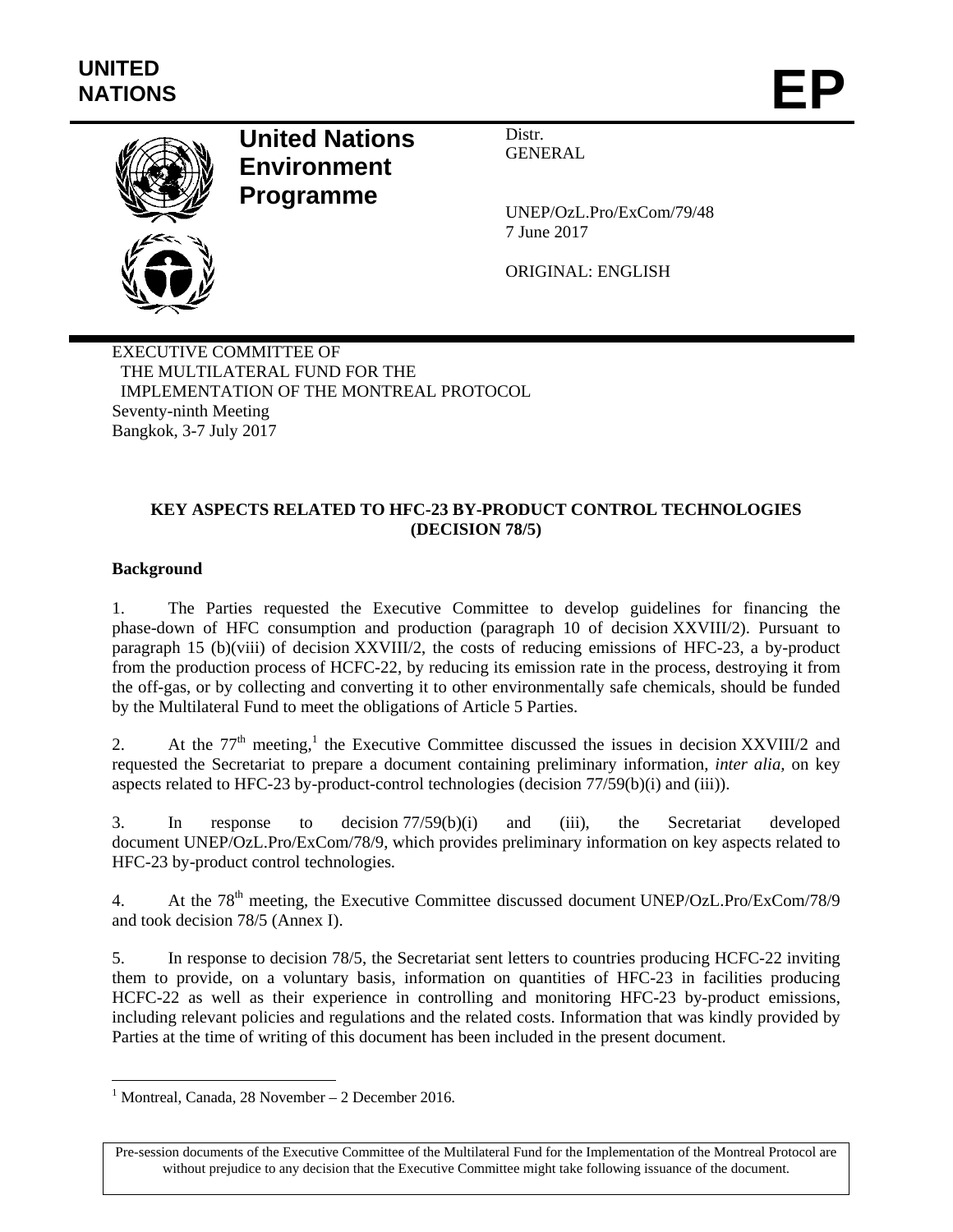6. The Secretariat also contacted the Secretariat of the United Framework Convention on Climate Change (UNFCCC) and the Clean Development Mechanism (CDM) to request information on: the HFC-23 destruction projects under the CDM, including whether those projects were still generating credits that are being purchased and the longer-term outlook for those projects; costs to destroy HFC-23; approved monitoring methodologies, including the costs of such monitoring; and whether they are aware of any production facilities other than HCFC-22 production facilities that may generate HFC-23. Information that was kindly provided at the time of writing this document has been included in the present document.

7. Furthermore, detailed analysis was conducted on data extracted from the monitoring reports<sup>2</sup> of CDM projects. Information was also sought from the Ozone Secretariat and other sources available to the Fund Secretariat.

### Scope of the document

1

8. The present document contains the information requested in decision 78/5(f), including information from document UNEP/OzL.Pro/ExCom/78/9 that was extracted and referenced in this updated document, organized in five parts:

Part I addresses the requested information in decision  $78/5(f)(iv)$  on the current levels of HCFC-22 production and HFC-23 emissions, and information on management practices, per line (paragraphs 10 to 14).

Part II addresses the requested information in 78/5 (f)(i) on the cost of closure of HCFC-22 production swing plants (paragraphs 15 to 19).

Part III addresses the requested information in decision  $78/5(f)(ii)$  on policies and regulations supporting the control and monitoring of HFC-23 emissions and requirements for sustaining those measures in Article 5 countries (paragraphs 20 to 26).

Part IV addresses the requested information in decision 78/5(f)(iii) providing further analysis of methods to control HFC-23 emissions (paragraphs 27 to 41).

Part V addresses the requested information in decision  $78/5(f)(iv)$  and (v) on options for monitoring HFC-23 emissions including on approved monitoring methodologies under the UNFCCC (paragraphs 42 to 57).

9. As per decision 78/5(c), a brief report has been received by the Secretariat on the two technical assistance activities funded by the Multilateral Fund under the HCFC production phase-out management plan (HPPMP) for China. This information has been presented under Agenda item 7(b).

## **Part I A: HCFC-22 level of production and HFC-23 by-product generation**

10. According to the Article 7 reporting, 12 countries (seven Article 7 and five non-Article 5 countries) produced HCFC-22 in 2015. The global HCFC-22 production in 2015 amounted to 828,952 metric tonnes (mt), including 307,580 mt for controlled uses, 517,886 mt for feedstock use. The detailed HCFC-22 production from 2009 to 2015 is shown in Table 1.

 $2$  Available at the CDM project data base website, for example the project information at India HFL Ltd can be found at: http://cdm.unfccc.int/Projects/DB/DNV-CUK1212826580.92/view.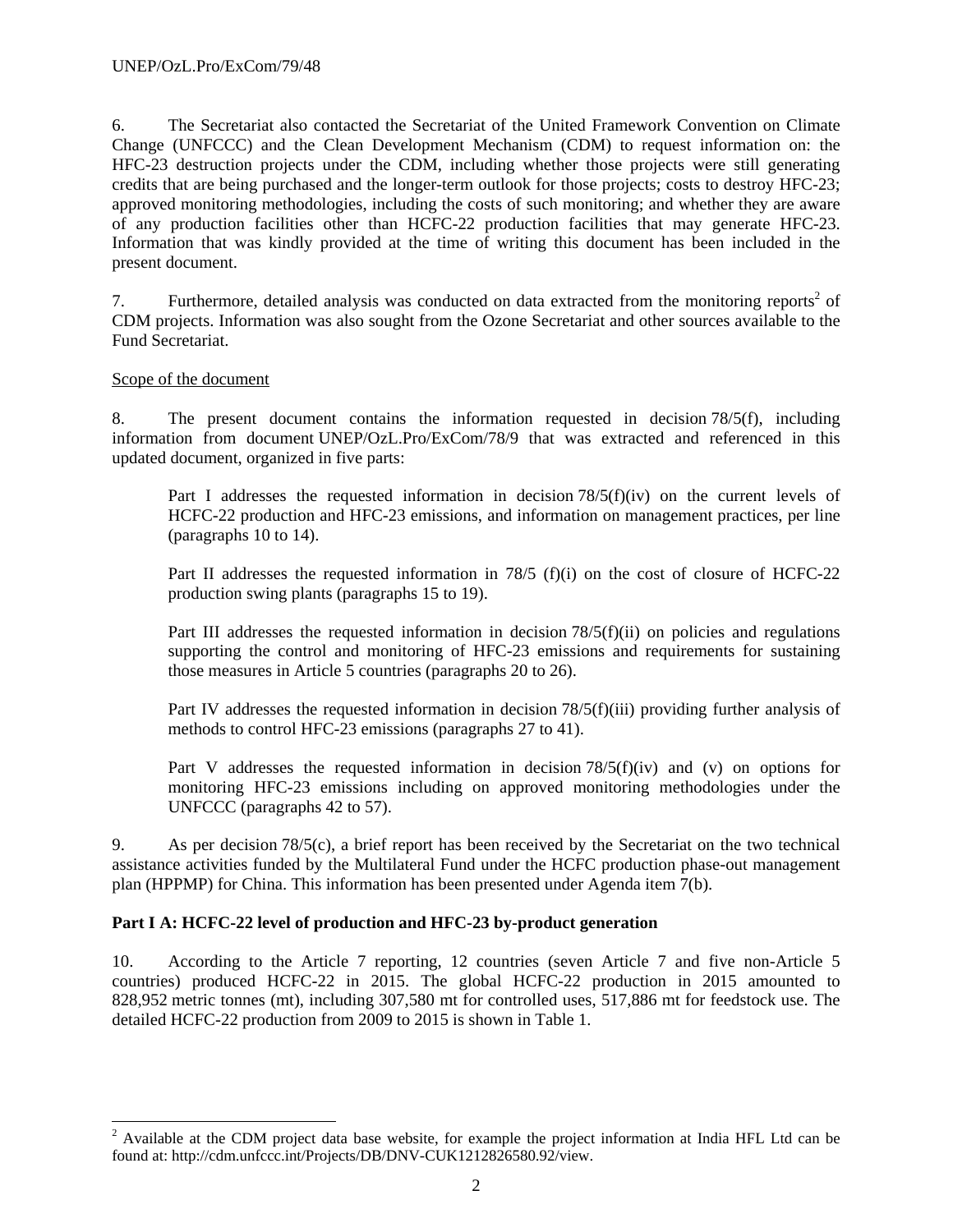| Country                            | 2009    | 2010    | 2011    | $\sim$<br>2012 | 2013    | 2014    | 2015    |
|------------------------------------|---------|---------|---------|----------------|---------|---------|---------|
| Argentina                          | 3.914   | 4,251   | 4.018   | 4,190          | 1,951   | 2,286   | 2,446   |
| China                              | 483,982 | 549,265 | 596,984 | 644,485        | 615,901 | 623,899 | 534,930 |
| Democratic People's Republic of    | 504     | 498     | 480     | 521            | 579     | 526     | 498     |
| Korea (the)                        |         |         |         |                |         |         |         |
| India                              | 47,657  | 47,613  | 48,477  | 48,178         | 40,651  | 54,938  | 53,314  |
| Mexico                             | 12,725  | 12,619  | 11,813  | 7,872          | 7,378   | 9,214   | 4,752   |
| Venezuela (Bolivarian Republic of) | 6,913   | 7,634   | 7,262   | 5,704          | 6,673   | 6,833   | 7,180   |
| Republic of Korea                  | 2,307   | 2,167   | 2,443   | 2,914          | 2,204   | 1,566   | 677     |
| Sub-total Article 5 countries      | 558,002 | 624,047 | 671,475 | 713,864        | 675,336 | 699,262 | 603,796 |
| Non-Article 5 countries            | 195.796 | 229,863 | 241,783 | 219,909        | 193.519 | 210,042 | 225,155 |
| Total                              | 753,798 | 853,910 | 913,258 | 933,773        | 868,856 | 909,304 | 828,952 |

**Table 1. Global HCFC-22 production for the period of 2009 to 2015 (mt) (Article 7 data)** 

11. Based on HCFC-22 production reported under Article 7, and information on the HFC-23 by-product generation rate ( $w$  rate<sup>3</sup>), the amounts of HFC-23 are estimated and presented in Table 2.

| $\mathbf{\mathcal{P}}$<br>Country           | No of line     | w(0/0)        | 2012      | 2013      | 2014      | 2015      |
|---------------------------------------------|----------------|---------------|-----------|-----------|-----------|-----------|
| Argentina                                   |                | 3.00          | 125.70    | 58.52     | 68.58     | 73.38     |
| China                                       | 32             | 2.54-2.78     | 17,923.77 | 17,128.82 | 17,351.25 | 13,603.55 |
| Democratic People's Republic of Korea (the) |                | $0.70 - 2.30$ | 8.44      | 10.59     | 7.84      | 7.42      |
| India                                       |                | 2.97          | 1,417.10  | 1,195.69  | 1,615.94  | 1,568.16  |
| Mexico                                      | $\overline{2}$ | $2.12 - 2.44$ | 192.30    | 176.00    | 202.80    | 100.80    |
| Republic of Korea                           |                | 2.40-3.00     | 171.12    | 200.20    | 205.00    | 204.00    |
| Venezuela (Bolivarian Republic of)          |                | 3.00          | 87.42     | 66.12     | 46.97     | 20.30     |
| Sub-total Article 5 countries               | 43             |               | 19,925.84 | 18,835.94 | 19.498.38 | 15,577.61 |
| Non-Article 5 countries                     |                | 2.00          | 4.398.18  | 3,870.39  | 4,200.85  | 4,503.10  |
| Total                                       |                |               | 24,324.03 | 22,706.32 | 23,699.22 | 20,080.71 |

**Table 2. Amounts of HFC-23 generated from HCFC-22 production (mt)** 

12. The information on HFC-23 by-product presented in Table 2 is explained below, noting that the most recent information submitted by governments was used; in the absence of such information, data from the CDM was used:

- (a) For Argentina, the amounts of HFC-23 by-product generated were estimated using the *w*  rate of 3.00 per cent as reported by the Government;
- (b) For China, the amounts of HFC-23 by-product generated in 2014 and 2015 were reported by the Government; the amounts of HFC-23 generated in 2012 and 2013 were calculated using a *w* rate of 2.78 per cent;
- (c) For the Democratic People's Republic of Korea, the amounts of HFC-23 by-product generated were reported by the Government;
- (d) For India, the amounts of HFC-23 by-product generated were estimated using an average *w* rate of 2.97 per cent based on the data from the CDM monitoring reports (weighted average from each of the five production facilities using 2015 HCFC-22 production data in the verification report);
- (e) For Mexico, the amounts of HFC-23 by-product generated were reported by the Government;

1

 $3$  The generation rate *w* is the mass of HFC-23 generated per metric tonne of HCFC-22 produced, expressed as a percentage.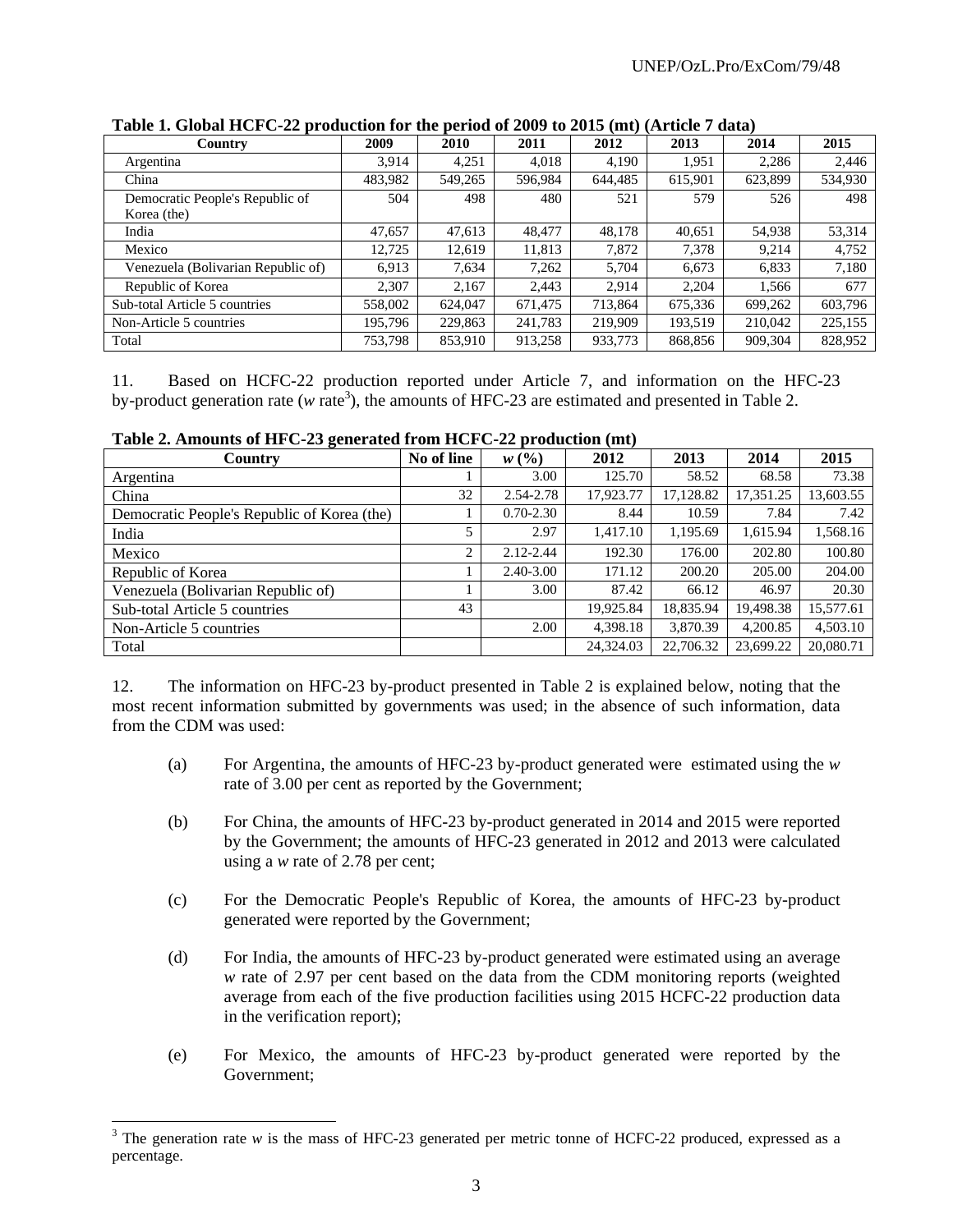l

- (f) For the Republic of Korea, the amounts of HFC-23 by-product generated in 2014 and 2015 were reported by the Government while the amounts generated in 2012 and 2013 were calculated using a *w* rate of 3.00 per cent;
- (g) For Venezuela (Bolivarian Republic of), the amounts of HFC-23 by-product generated were estimated using a *w* rate of 3.00 per cent in the absence of data; and
- (h) For all non-Article 5 countries, the aggregated amounts of HFC-23 by-product generated were calculated using a *w* rate of 2.00 per cent in the absence of data.

13. Information on HCFC-22 production and HFC-23 by-production per line (as requested in decision  $78/5(f)(iv)$ ) are available for China and India; this information is considered confidential by the relevant governments and therefore was not included in the document. Information by line and facility in India is available from the CDM for certain monitoring periods. Disaggregated information was not provided by other countries.

### **Part I B: Current management practices for HFC-23 by-product control**

14. The current management practice for HFC-23 emission control varies by country as shown below:<sup>4</sup>

- (a) HFC-23 by-product is collected and destroyed by a designated onsite or off-site destruction facility in Japan, the United States of America, and the United Kingdom of Great Britain and Northern Ireland, though the facility in the latter country has now closed;
- (b) In the Russian Federation, approximately half of the HFC-23 by-product that is generated is vented; the other half is captured and used in the HCFC-22 production facilities for unspecified uses;
- (c) In the Republic of Korea, HFC-23 by-product was destroyed by an incineration facility supported by CDM until the 1 May 2013 ban on the use of HFC-23 certified emission reduction (CER) credits in the European Union Emissions Trading System was enacted; HFC-23 CER credits are also not accepted in the Republic of Korea. While there are yet no policies and regulations for controlling and monitoring HFC-23 by-product emissions, the HFC-23 generated is collected and used as an etching gas for semiconductor, an extinguishing agent and for other purposes;
- (d) In Argentina and Mexico, HFC-23 by-product was destroyed with the support of CDM, but now it is vented. The plant in Mexico makes efforts to reduce the generation of HFC-23 through process optimization by controlling operating parameters, raw material ratio and catalyst;
- (e) The production facility in the Democratic People's Republic of Korea vents HFC-23 by-product that is generated, and seeks to reduce the quantity of HFC-23 generated by adjusting process variables such as the pressure and temperature in the HCFC-22 reactor;

 $4$  In response to decision 78/5(d) China, the Democratic People's Republic of Korea, Japan, the Republic of Korea, Mexico, the Russian Federation, the United Kingdom of Great Britain and Northern Ireland and the United States of America provided information on HFC-23 by-product quantities generated, and/or their experience in controlling and monitoring HFC-23 emissions, including relevant regulations and policies. In addition, the Government of Argentina provided information in response to decision 77/59(c). The Secretariat notes the submissions with appreciation. Information on HFC-23 management practices was not received from other countries that produced HCFC-22 in 2015.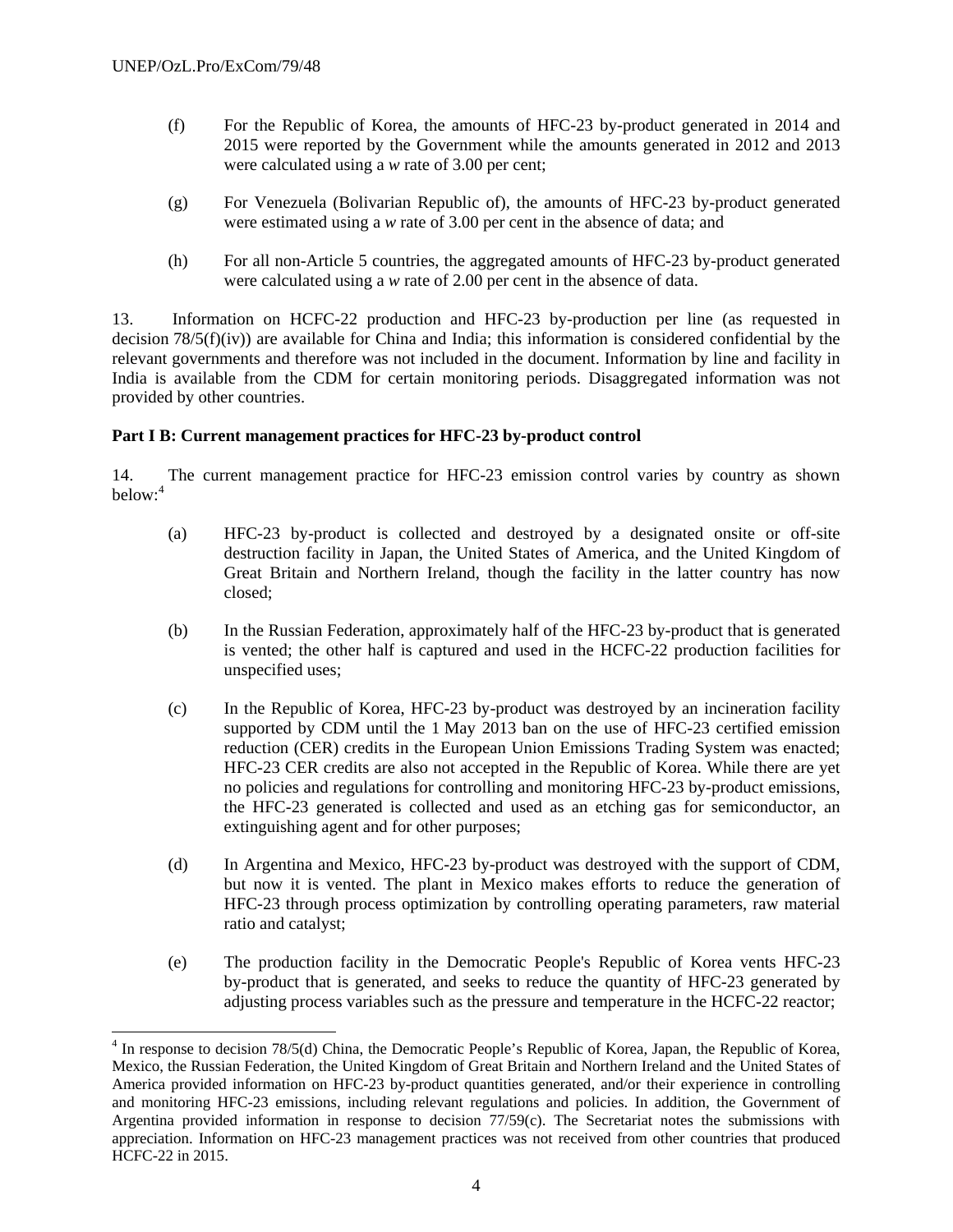- (f) According to an order issued by the Government of India on 13 October 2016, producers of HCFC-22 are required, *inter alia,* to destroy HFC-23 by-product through incineration using an efficient and proven technology such as thermal oxidation; and
- (g) In China, HFC-23 by-product is destroyed, sold, collected and stored or vented to the atmosphere. In 2015, out of the total amount of 13,604 mt of HFC-23 generated, approximately 45 per cent were destroyed, as shown in Table 3 below.

|      |                | $HFC-23$ (mt)    | <b>HFC-23</b> (percentage) |             |               |        |  |  |  |  |
|------|----------------|------------------|----------------------------|-------------|---------------|--------|--|--|--|--|
| Year | $HCFC-22$ (mt) | <b>Generated</b> | <b>Destroved</b>           | <b>Sold</b> | <b>Stored</b> | Vented |  |  |  |  |
| 2013 | 615,889        | 16,678.50        | 35                         |             |               | OΖ     |  |  |  |  |
| 2014 | 623.899        | 17.351.25        | 28                         |             |               | 62     |  |  |  |  |
| 2015 | 534,930        | 13,603.55        | 45                         |             |               |        |  |  |  |  |

**Table 3. HCFC-22 production and HFC-23 emission control in China** 

#### **Part II: Information relevant to the cost of closure of HCFC-22 production swing plants**

15. During CFC phase-out, the Executive Committee approved six projects to phase out the production of Group I Annex A and B substances in six Article 5 countries, several of which were amended to accelerate the phase-out with additional funding provided for that acceleration. The total production phase-out achieved amounts to 82,626 mt. The overall cost-effectiveness (CE) of these closure projects, including the additional funding provided for the accelerated phase-out, ranges from US \$2.88/kg to US \$3.86/kg with an average CE of US \$3.45/kg as shown in Table 4.

| Country                                              | <b>Baseline</b><br>(mt) | <b>Funding</b><br>(US \$) | <b>CE</b><br>$(US \frac{6}{5}k)$ | No of swing<br>production lines | No of non-swing<br>production lines |
|------------------------------------------------------|-------------------------|---------------------------|----------------------------------|---------------------------------|-------------------------------------|
| Argentina                                            | 2,745.30                | 10.600,000                | 3.86                             |                                 | $_{0}$                              |
| China                                                | 47,003.90               | 160,000,000               | 3.40                             | $0*$                            | 18                                  |
| India                                                | 22,632.40               | 85,170,000                | 3.76                             | 4                               |                                     |
| Mexico                                               | 11.042.30               | 31,850,000                | 2.88                             | 2                               | $\Omega$                            |
| Venezuela<br>(Bolivarian<br>Republic of)             | 4,786.90                | 16.500,000                | 3.45                             |                                 | 0                                   |
| Democratic<br>People's<br>Republic of<br>Korea (the) | 414.99                  | 1,421,400                 | 3.43                             | $\Omega$                        |                                     |
| Total                                                | 88.625.79               | 305,541,400               | 3.45                             | 8                               | 20                                  |

**Table 4. Cost effectiveness of CFC production phase-out projects** 

\* Based on the Agreement between the Government of China and the Executive Committee on the phase-out of CFC production contained in Annex IV of document UNEP/OzL.Pro/ExCom/27/48.

16. Based on the Agreements between the governments and the Executive Committee, 28 CFC production lines ceased producing CFCs. Of these, eight were swing production lines which can produce both CFC-11/12 and HCFC-22. A condition was added to each of the Agreements for the Governments of Argentina, Mexico and Venezuela (Bolivarian Republic of), specifying that the country agreed that the funds approved for complete closure of its CFC production capacity is the total funding that will be available to it to enable its full compliance with the CFC production phase-out requirements of the Montreal Protocol, and that no additional Multilateral Fund resources will be forthcoming for related activities including the development of infrastructure for the production of alternatives, the import of alternatives, or the eventual closure of any HCFC facilities that use existing CFC infrastructure.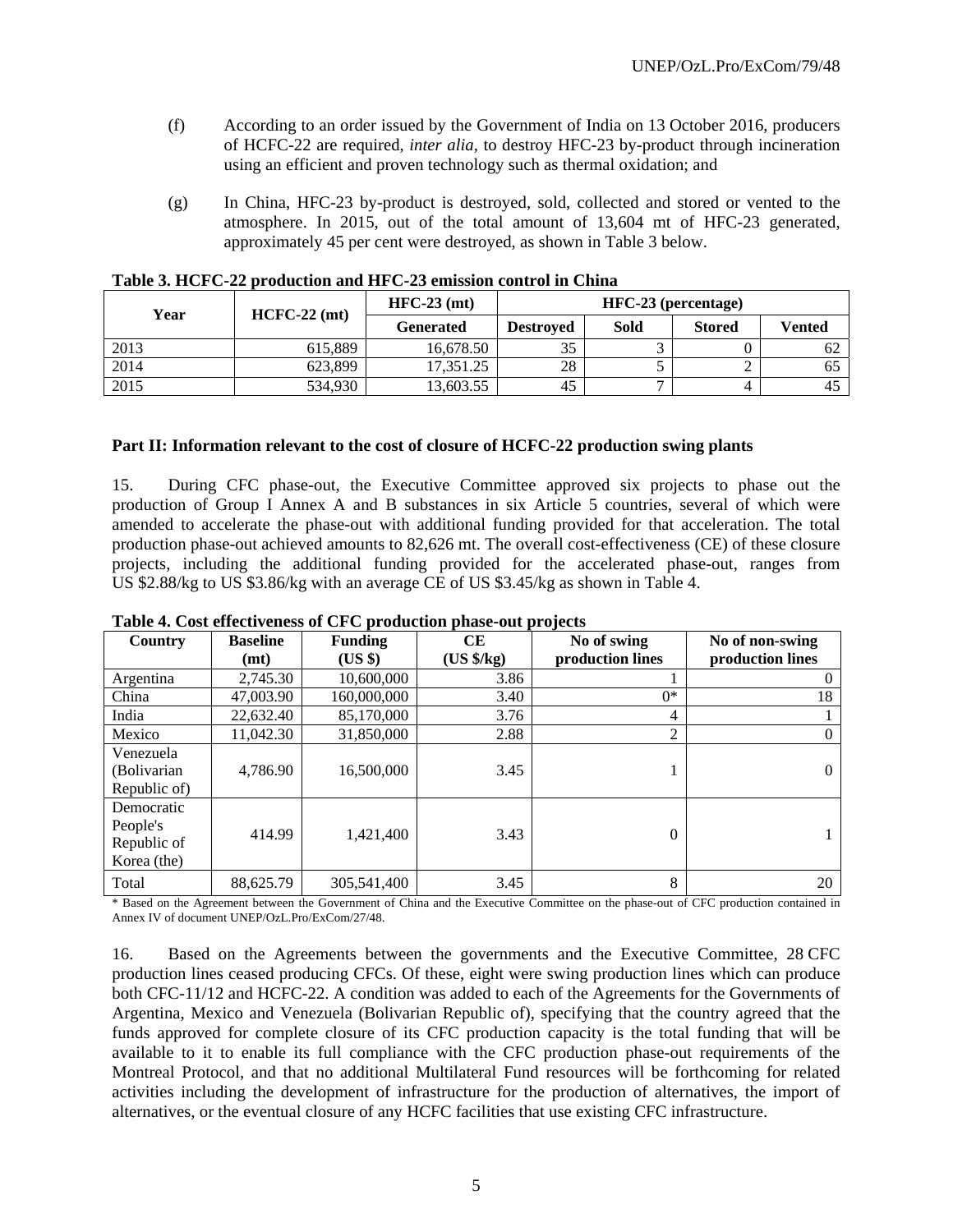17. For the phase-out of CFC production in India, the Agreement stated: "This is the total funding that would be available to India from the Multilateral Fund for the cessation of production of Group I Annex A CFCs, Group I Annex B CFCs, and eventual cessation of production of Group I Annex C HCFCs as per Montreal Protocol phase-out schedule (including future amendments in schedule, if any) and dismantling of the plants following within 18 months of the cessation of production of ODS unless the plants are otherwise put to use producing substances other than ODS."

18. Although the HCFC production guidelines are still under discussion by the production sector sub-group, the Executive Committee has approved stage I of the HCFC production phase-out management plan (HPPMP) for China at the  $69<sup>th</sup>$  meeting. The compensation was calculated based on the technical audit report taking into consideration the status of the plant, production rates, number of employees to be compensated operation, and other factors. Total funding up to US \$385 million was approved in principle including all project costs (cost for compensation of closure, technical assistance activities and project management and coordination). The implementation of the HPPMP for China will phase out 445,888 mt of HCFC productions and retire an additional 24 per cent of idle production capacity. The overall CE is calculated as US \$0.86 per kg of HCFC-22. The CE of stage I as implemented is US \$1.35/kg, as the enterprises that closed their production capacity early lost more profit.

19. Given the above, HCFC production swing plants are not eligible for funding under the current production sector guidelines. However, funding for closure could be provided to enable those facilities to comply with the HFC-23 obligations under the Kigali Amendment once the Article 5 countries concerned ratified the Amendment. The CE from the previous approved projects could provide a reference for the Executive Committee while considering the level of compensation for the closure of HCFC-22 production swing plants. In light of the information on the level of HCFC-22 production provided in Table 1, the HFC-23 by-product generated during this production, and the CE in approved projects for CFC and HCFC production phase-out, the cost of closure of the HCFC-22 production swing plants can be estimated, accordingly.

## **Part III: A summary of the existing policies and regulations in Article 5 countries**

## *Regulations related to HFC-23 controlling and monitoring*

20. The Government of China has issued three policy documents to support the control of HFC-23 emission:

- (a) A Government notice<sup>5</sup> issued by the Ministry of Environment (MEP) on 27 April 2015 forbids the direct discharge and requires complete and environmental disposal of HFC-23 as a by-product of HCFC-22 production for feedstock use at new, reconstructed or expanded HCFC-22 production facilities. New HCFC-22 production facilities for feedstock uses approved after 27 April 2015 are required to build and operate HFC-23 destruction facilities, the cost of which will be covered by the enterprises;
- (b) A Government notice<sup>6</sup> issued by the National Development and Reform Commission (NDRC) in November 2014 applicable to production facilities established prior to 27 April 2015 provides a subsidy of up to 40 per cent (or CNY 15 and 10 million for capacity of 1,200 tonnes and 600 tonnes, respectively) of the capital costs to support the construction of new HFC-23 destruction facilities; and

<sup>-</sup>5 Supplemental Notice on Strict Control over New Construction, Reconstruction and Expansion of HCFC-22 Production Facilities (Huanban[2015]644).

<sup>6</sup> 2014 Central Budget Investment Plan for Important Demonstration Projects of HFC-23 Reduction (Fagaitouzi[2014]2533).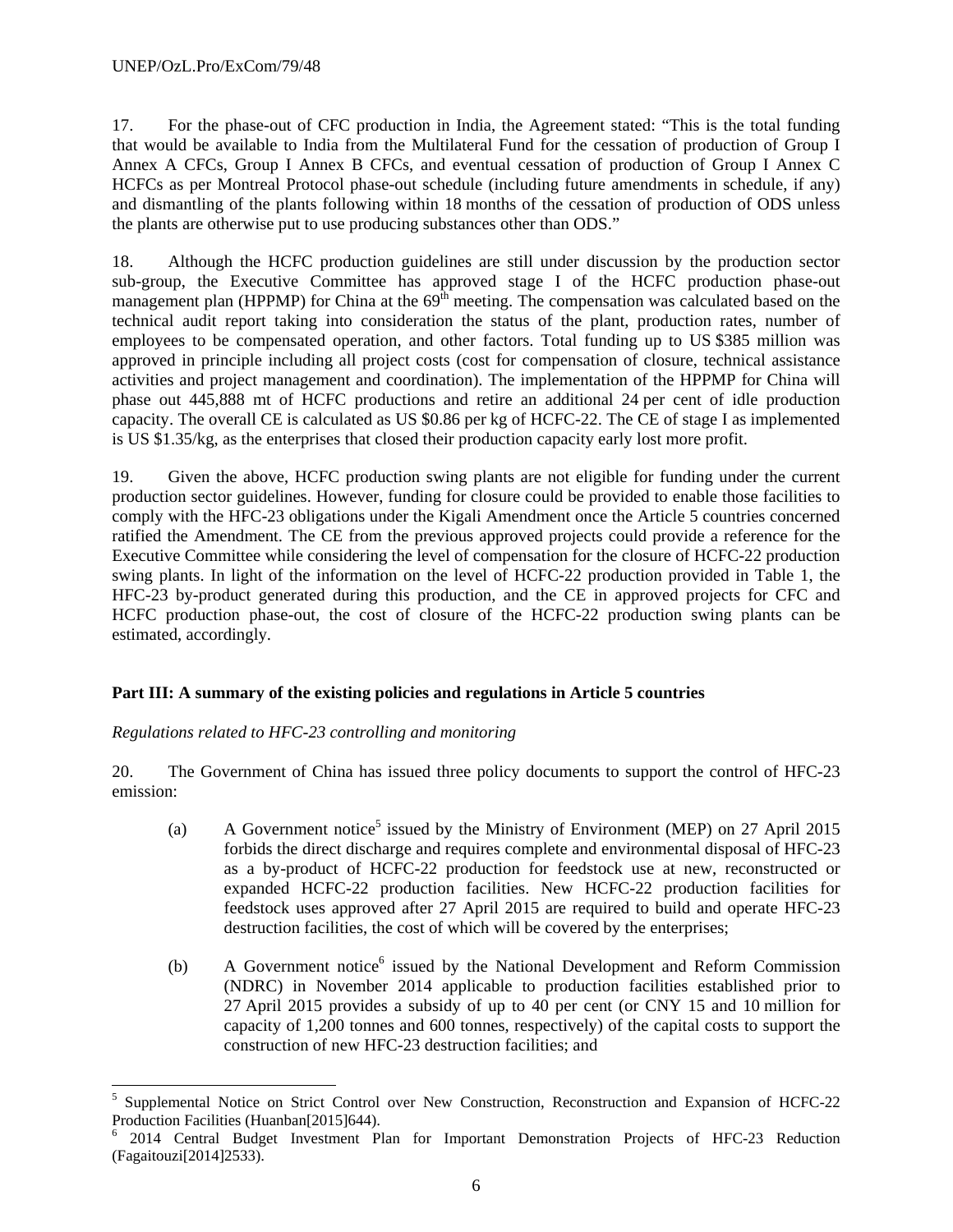(c) A Government notice<sup>7</sup> issued by NDRC on 13 May 2015 provides a financial subsidy to operate HFC-23 destruction facilities until 31 December 2019, with the subsidy decreasing annually (the subsidy in the period 2014-2019 is CNY 4.0, 3.5, 3.0, 2.5, 2.0, and 1.0 per ton  $CO<sub>2</sub>$  equivalent reduction for the respective fiscal year). The policy defines an HFC-23 generation ratio of 2.0 per cent for the period of 2014-2017 and 1.5 per cent for the period 2018-2019; the GWP of HFC-23 is set to 11,700 by the notice. On this basis, the subsidy varies between CNY 46.8 and 23.4 per kg of HFC-23 (or US \$6.88-3.44/kg of HFC-23 converted on 1 June 2017).

21. Destruction of HFC-23 generated as by-product is voluntary in Japan, and emission data of fluorocarbons including HFC-23 has been reported annually under Industrial Voluntary Action plans. The Act on Rational Use and Proper Management of Fluorocarbons requires destruction of fluorocarbon refrigerants, including HFC-23, collected from designated products such as commercial refrigerators or air-conditioners.

22. In the United States of America under the mandatory reporting of greenhouse gas (GHG) rule, owners or operators of facilities producing HCFC-22 or destroying HFC-23 are required to report on emissions of HFC-23 from HCFC-22 production and HFC-23 destruction processes located either at the HCFC-22 production facilities or (for destruction of more than 2.14 mt of HFC-23 annually) elsewhere. To calculate emissions from HCFC-22 production processes that do not use or have a thermal oxidizer not connected to the production equipment, the annual HFC-23 emissions should be calculated using mass of HFC-23 generated, sent off-site for sale or destruction, destroyed on site and increase in the HFC-23 inventory. For HCFC-22 production processes with a thermal oxidizer connected to the production equipment, annual HFC-23 emissions should be calculated using mass of HFC-23 emissions from equipment leaks, process vents (emission tests to be conducted every five years, or after significant changes to the process) and the thermal oxidizer. For HFC-23 destruction processes, HFC-23 emissions should be calculated based on the mass of HFC-23 fed into the destruction device and the destruction efficiency. For the destruction efficiency, the fluorinated GHG concentration must be measured at the outlet to the destruction device annually. While monitoring of HFC-23 emissions is mandatory, destruction is voluntary.

23. According to the updated European Union (EU) regulation on fluorinated GHGs from 16 April 2014,<sup>8</sup> producers of fluorinated compounds shall take all necessary precautions to limit emissions of fluorinated GHGs (including those produced as by-products) to the greatest extent possible during production, transport, and storage. In addition, intentional release of fluorinated GHGs into the atmosphere shall be prohibited where the release is not technically necessary for the intended use; and operators of equipment that contains fluorinated GHGs shall take precautions to prevent the unintentional leakage of those gases and take all measures to minimize their leakage.

24. Sites producing fluorinated gases in the United Kingdom of Great Britain and Northern Ireland<sup>9</sup> are required to obtain a permit and set up emissions control measures. Site visits and audits are performed and criminal prosecution and sanctions are foreseen for offenders.

25. In India the order from 13 October  $2016^{10}$  establishes a requirement for all HCFC-22 producing enterprises to destroy HFC-23 as by-product of HCFC-22 production using thermal oxidation. The plants are also required to ensure the down time of incinerators under 10 per cent, create sufficient capacity to store HFC-23 during shutdown of the destruction facility and report on the status of HFC-23 production to the Ozone Secretariat. The order forbids venting of HFC-23 and allows feedstock use of HFC-23.

<sup>-</sup><sup>7</sup> Notice on Implementing HFC-23 Disposal Activities (Fagaibanqihou $[2015]1189$ )

 $^8$  http://eur-lex.europa.eu/legal-content/EN/TXT/?uri=uriserv:OJ.L\_.2014.150.01.0195.01.ENG<br><sup>9</sup> The EU requisition epolies to the country

<sup>&</sup>lt;sup>9</sup> The EU regulation applies to the country.

<sup>10</sup> http://cseindia.org/userfiles/govt-order.pdf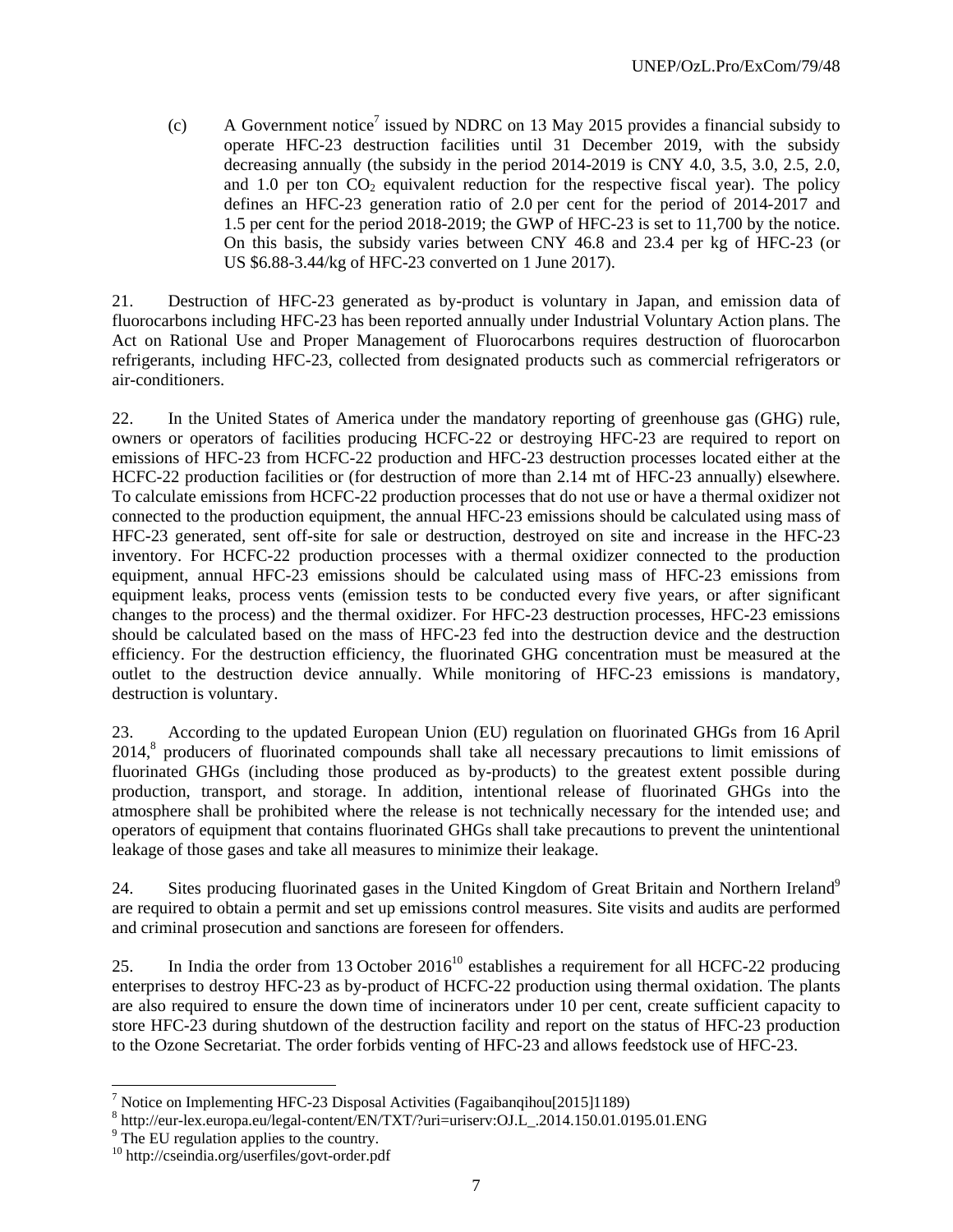26. HFC-23 emissions are currently not regulated in Mexico, the Republic of Korea, and the Russian Federation; a new regulation on emission of GHGs including HFCs is underway in the Russian Federation.

### **Part IV: Further analysis of methods to control HFC-23 by-product emissions**

*Part IV A: Further analysis of methods to control HFC-23 by-product emissions from the CDM and other sources* 

27. Nineteen HFC-23 destruction projects have been approved by the CDM Executive Board. Based on the most recent data available, it appears that the projects are currently not generating CERs that are being purchased by Annex I parties to the UNFCC.<sup>11</sup>

28. Under the CDM, each facility that requests to receive CER credits is required to provide a monitoring report containing detailed information that allows the credits generated by the project in that reporting period to be calculated. While the monitoring reports provide detailed information on the operation of the destruction facility, they do not provide information on the incremental costs to operate the destruction facility.

29. The Secretariat reviewed monitoring reports of the 19 HFC-23 destruction projects registered under CDM between 2005 and 2009. Each monitoring report provides information on the amount of HCFC-22 produced, the amount of HFC-23 generated, the amount of HFC-23 supplied to and emitted from the destruction process, the amount of fuel (i.e., hydrogen, natural gas, liquefied petroleum gas (LPG), or diesel oil), and the quantity of oxygen, nitrogen and steam, where relevant, used for destruction, and electricity used to power the destruction device.<sup>12</sup> Reports for some of the projects contain the quantity of chemicals (e.g., sodium or calcium hydroxide) used to neutralize waste products, while for the rest of the projects it was not reported as the quantities were negligible, impossible to separate from the quantities used for treatment of waste other than from HFC-23 destruction, were not required to be monitored, or for other reasons. Some projects also include information on hydrogen fluoride (HF) generated during the destruction process<sup>13</sup> that is recovered, either for re-use or for sale,<sup>14</sup> and on the sludge (waste) that is generated, which may be transported off-site for disposal.

30. The Secretariat collected the data from the ten<sup>15</sup> most recent monitoring reports (for which request for issuance of credits was issued) of the 19 HFC-23 CDM projects<sup>16</sup> in order to estimate the incremental cost of the consumables and waste generated. By normalizing the use of the consumables and waste by the amount of HFC-23 that was destroyed, and using average, nominal costs of the consumables and waste, the Secretariat was able to estimate the incremental costs of the reported consumables and waste per kilogram of HFC-23 destroyed. For six projects, the Secretariat collected data from all the monitoring reports to assess whether using only data from the ten most recent reports affected the results.

1

 $11$  The 43 annex I Parties to the UNFCCC comprise the industrialized countries that were members of the OECD (Organisation for Economic Co-operation and Development) in 1992, plus countries with economies in transition, including the Russian Federation, the Baltic States, and several Central and Eastern European States (http://unfccc.int/parties\_and\_observers/items/2704.php).

 $12$  Electricity was also used for heating the incinerator in three projects.

<sup>&</sup>lt;sup>13</sup> For each molecule of HFC-23 that is incinerated, three molecules of hydrogen fluoride are generated.

 $14$  As a raw material used for the production of HCFC-22, hydrogen fluoride can be re-used in the production facility for that purpose. One facility (Dongyang Chemical) used the generated hydrogen fluoride to manufacture other products. A number of enterprises indicate that they sell the hydrogen fluoride rather than re-use it.

<sup>&</sup>lt;sup>15</sup> The number of monitoring reports varied (see Table 5), with an average of 25 and a maximum of 47 reports.

<sup>&</sup>lt;sup>16</sup> Except for the project at Hindustan Fluorocarbons Limited, where only three monitoring reports (covering November 2008 through November 2011) are available.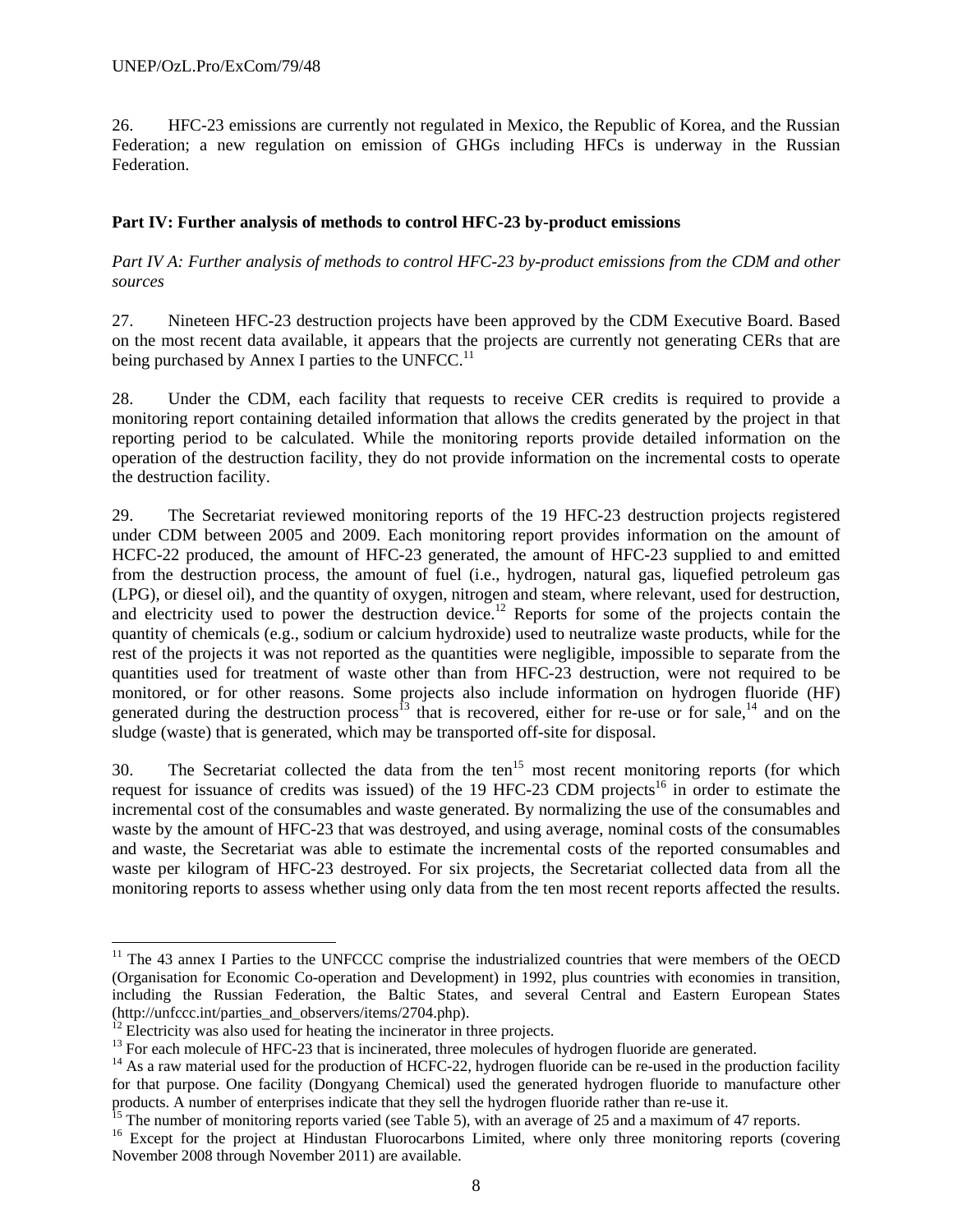With few exceptions, the average values calculated using all versus only ten monitoring reports were within 5 per cent.

31. Table 5 summarizes the key characteristics and the calculated incremental cost of the reported consumables and waste by project. With one exception,<sup>17</sup> the incremental cost of consumables and waste was below US \$1/kg of HFC-23 destroyed. Where fuel, electricity, waste and chemicals used to neutralize are all reported, the calculated incremental cost is between US \$0.58 and US \$0.94/kg of HFC-23 destroyed. For those cases where data on the quantity of chemicals used for neutralization and waste generated are not provided, the Secretariat assumed the associated costs to be zero; therefore, the calculated incremental cost of consumables and waste for those projects are not representative of the incremental operating costs (IOCs) for destruction. Annex II to the present document provides additional details of the analysis, including the normalized use of each consumable reported, and the average costs used for the analysis. Annex II also includes information on the quantity of HF recovered for sale or re-use; however, the Secretariat did not account for this possible revenue stream in its analysis as such possible revenue is likely to be small.

l

 $17$  The calculated incremental cost of consumables and waste at Chemplast Sanmar was US \$1.98/kg of HFC-23.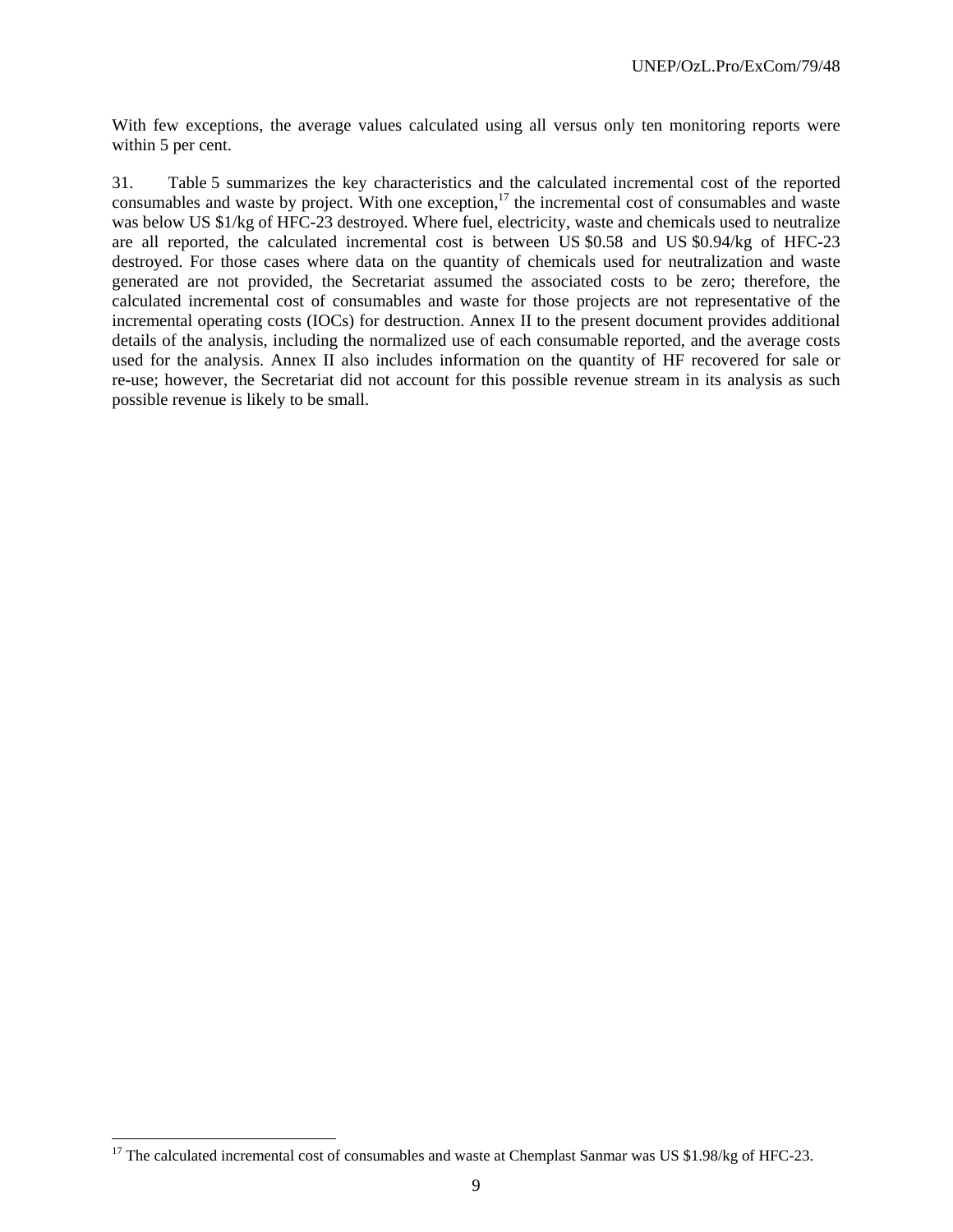| <b>Plant</b>                             | Number of       |                          | <b>Fuel</b>                                  | HF        | W(%)                |                | <b>Incremental cost of consumables</b> |
|------------------------------------------|-----------------|--------------------------|----------------------------------------------|-----------|---------------------|----------------|----------------------------------------|
|                                          | <b>Reports</b>  | Line(s)<br>in<br>project |                                              | recovered | Weighted<br>Average | <b>Minimum</b> | and waste (US \$/kg of HFC-23)         |
| Zhejiang Juhua Fluor-Chemistry           | 32              |                          | Air, steam and electricity (electric heater) | $no*$     | 3.17                | 3.11           | $0.89^{18}$                            |
| Zhejiang Juhua Fluor-Chemistry           | 24              | 2                        | Compressed air, steam and hydrogen           | $no*$     | 3.26                | 3.12           | $0.94^{19}$                            |
| Jiangsu Meilan Chemical                  | 27              | $\overline{2}$           | Combustion air and hydrogen                  | $yes*$    | 3.06                | 2.97           | 0.17                                   |
| Changshu 3F Zhonghao                     | $\overline{25}$ | 2                        | Combustion air, steam and natural gas        | yes       | 2.89                | 2.88           | 0.17                                   |
| Limin Chemical                           | 25              | $\overline{2}$           | Air, steam and LPG                           | yes       | 3.13                | 3.09           | 0.16                                   |
| Quimobásicos**                           | $\overline{32}$ |                          | Argon/electricity and steam                  | no        | 2.54                | 2.37           | 0.53                                   |
| Foosung***                               | 26              |                          | Air, steam and natural gas                   | no        | 2.69                | 2.38           | 0.44                                   |
| Chemplast Sanmar                         | 26              |                          | Compressed air and hydrogen                  | $ves*$    | 3.03                | 1.58           | 1.98                                   |
| Navin Fluorine International             | 23              |                          | Air, steam and natural gas                   | $ves*$    | 3.32                | 3.11           | 0.87                                   |
| <b>SRF</b>                               | 28              |                          | Hydrogen and oxygen                          | $yes*$    | 2.95                | 1.50           | 0.45                                   |
| Zhonghao Chenguang Research Institute ** | 27              |                          | Compressed air, nitrogen/electricity         | yes       | 3.03                | 3.01           | 0.29                                   |
| Zhejiang Dongyang Chemical               | 23              |                          | Air, steam and LPG                           | yes       | 3.24                | 3.24           | 0.30                                   |
| China Fluoro Technology                  | 25              |                          | Air, steam and natural gas                   | no        | 3.09                | 2.96           | 0.67                                   |
| Changshu Haike                           | 12              |                          | Air, steam and natural gas                   | yes       | 1.78                | 1.11           | 0.25                                   |
| <b>Yingpeng Chemical</b>                 | 17              |                          | Air, steam and LPG                           | $no*$     | 3.05                | 2.99           | 0.58                                   |
| Hindustan Fluorocarbons Limited          | 3               |                          | Hydrogen and oxygen                          | yes       | 3.20                | 3.13           | $n/a^{20}$                             |
| Gujarat Fluorochemicals Limited          | 47              |                          | Air, steam and natural gas                   | $ves*$    | 2.83                | 1.62           | 0.47                                   |
| <b>Shandong Dongyue Chemical</b>         | 26              |                          | Air, steam, coal gas and diesel oil          | $no*$     | 2.40                | $2.14^{21}$    | $0.81^{22}$                            |
| Frio Industrias Argentinas               | 20              |                          | Oxygen and natural gas                       | yes       | 3.30                | 1.89           | 0.31                                   |

### **Table 5. Key characteristics and calculated incremental costs of the reported consumables and waste from HFC-23 destruction projects under the CDM**

\* Use of chemicals for neutralization is included in monitoring reports

\*\* Plasma arc technology

\*\*\* Formerly Ulsan Chemical

<sup>&</sup>lt;sup>18</sup> Incremental cost includes cost of chemicals used for neutralization; however, data on the quantity of chemicals used for neutralization is only provided for 5 monitoring reports (out of 32 included in the analysis). The average quantity of chemicals for those five monitoring reports was assumed constant and added as a cost for all monitoring periods.

<sup>&</sup>lt;sup>19</sup> Incremental cost includes cost of chemicals used for neutralization and waste; however, data provided is for the entire plant, not just for the HFC-23 destruction facility. Therefore, calculated incremental cost represents an upper limit of the cost of chemicals for neutralization and for waste.

<sup>&</sup>lt;sup>20</sup> The project at Hindustan Fluorocarbons Limited (HFL) only has three monitoring reports. Based on that limited data, the reported electricity consumption was between one and two orders higher than that reported in any other project, including those projects that use plasma arc technology (which are expected to have higher electricity consumption than projects using a thermal incinerator, such as in HFL). The Secretariat therefore excluded this data point from its analysis.

<sup>&</sup>lt;sup>21</sup> One monitoring report indicated a generation rate of 0.82 per cent. The Secretariat excluded this data point from its analysis as it deviated significantly from the generation rate reported in other monitoring periods.

 $^{22}$  The cost associated with sludge disposal is excluded for this project; data was provided but not evaluated by the Secretariat due to time constraints.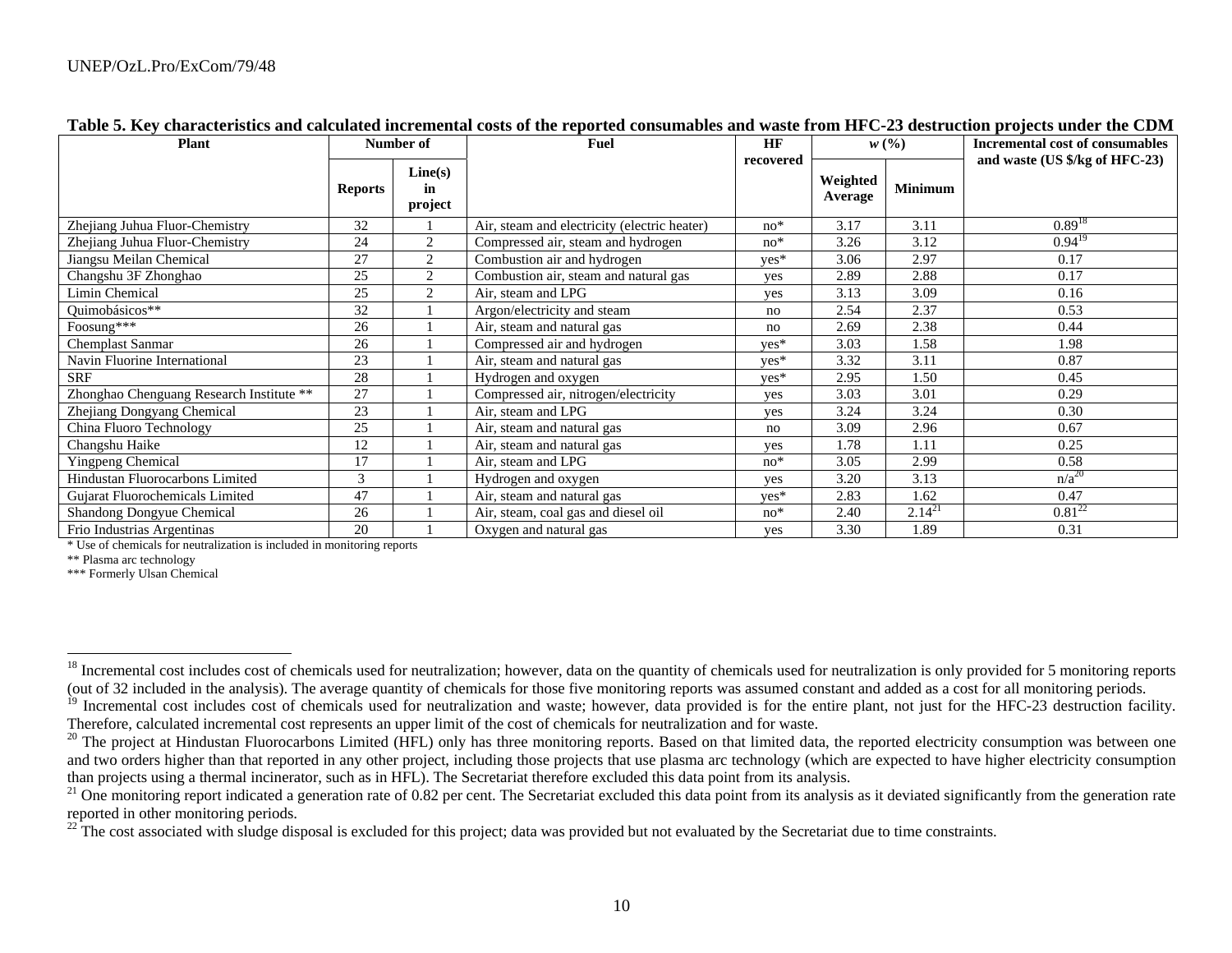32. The cost of neutralization can constitute a significant proportion of the incremental cost of the reported consumables and waste if the HF generated through the destruction of HFC-23 is not recovered. Of the 19 CDM projects, 12 recovered HF and nine projects reported on the quantities of chemicals used to neutralize waste, though in one case such reported use reflected the chemicals used to neutralize all waste from the HCFC-22 production facility rather than only due the waste generated by the destruction of HFC-23. Of those nine projects, four did not recover HF but instead neutralized all the HF generated; the estimated cost of the chemicals needed to neutralize HF in those cases accounted for approximately one third of the incremental cost of the reported consumables and waste. In contrast, those projects that recovered HF had incremental cost of neutralization that were approximately an order of magnitude or more smaller.

33. The incremental cost of the reported consumables and waste does not include maintenance, labour, costs associated with monitoring, or other expenses that may affect the IOC of destruction, and therefore likely represents a lower bound on the IOC. The Secretariat considers that maintenance costs are likely to be significant as incinerators typically operate at  $1,200^{\circ}$ C and contain corrosive chemicals; e.g., re-bricking of the incinerator approximately every six years is a common industrial practice. Costs associated with labour are likely to be small given that an incinerator can be controlled from the same control room used to control the rest of the HCFC-22 production facility; however, the Secretariat has not analysed such costs. Monitoring costs, depending on the monitoring requirements, are likely to be present but small relative to the cost of consumables such as fuel and electricity.

34. When the fuel, electricity, waste and chemicals used to neutralize are all included, the incremental cost of consumables and waste calculated by the Secretariat is comparable to the analysis conducted by the Öko Institute for Applied Ecology,<sup>23</sup> which found that the typical marginal technical abatement costs of HFC-23 destruction (i.e., the IOCs) was 0.07  $\text{EtCO}_{2e}$  (approximately US \$1.17/kg of HFC-23, converted on 4 June 2017),  $^{24}$  including the cost of maintenance, labour, monitoring, and other expenses.

35. Table 5 includes the minimum generation rate *w* achieved in the monitoring periods analysed. For some facilities, the generation rate is fairly constant across monitoring periods, while for others there is significant variation. Five facilities were able to achieve generation rates below 2 per cent, with the lowest at 1.11 per cent. These lower generation rates may reflect a recent change of the catalyst or other process improvements based on existing technology at the facility. This is consistent with research conducted by the Öko Institute for Applied Ecology, which found that while the *w* rate depends on how the process is operated and the degree of process optimization, a registered CDM plant had a value as low as 0.88 per cent for a period of one month and a value of 1.06 per cent for a period of six months.<sup>25</sup> A joint implementation project in the Russian Federation achieved an average annual rate of 1.06 per cent in 2004. These lower values were achieved through process optimization, which also increases the HCFC-22 yield.26 The Government of Japan reported a decrease in the *w* rate from 2.34 per cent in 2009 to 1.46 per cent in 2015 based on improved process optimization, the costs of which are not known.

36. In addition to reducing the generation rate, emissions of HFC-23 by-product can be mitigated by capturing and destroying more of the HFC-23 that is generated. For example, the destruction rate at a production facility in the United Kingdom of Great Britain and Ireland increased from 94 per cent in 1999 to 96-97 per cent in 2003, due to installation of capture and storage mechanism to prevent emission during shutdown of the thermal oxidizer; further increased to 99 per cent in 2005-2006 as a result of

l  $23$  European independent research and consultancy organization working for a sustainable future.

<sup>&</sup>lt;sup>24</sup> "Options for continuing GHG abatement from CDM and JI industrial gas projects", 2014, https://www.oeko.de/oekodoc/2030/2014-614-en.pdf

 $25$  Ibid.

 $26$  Ibid.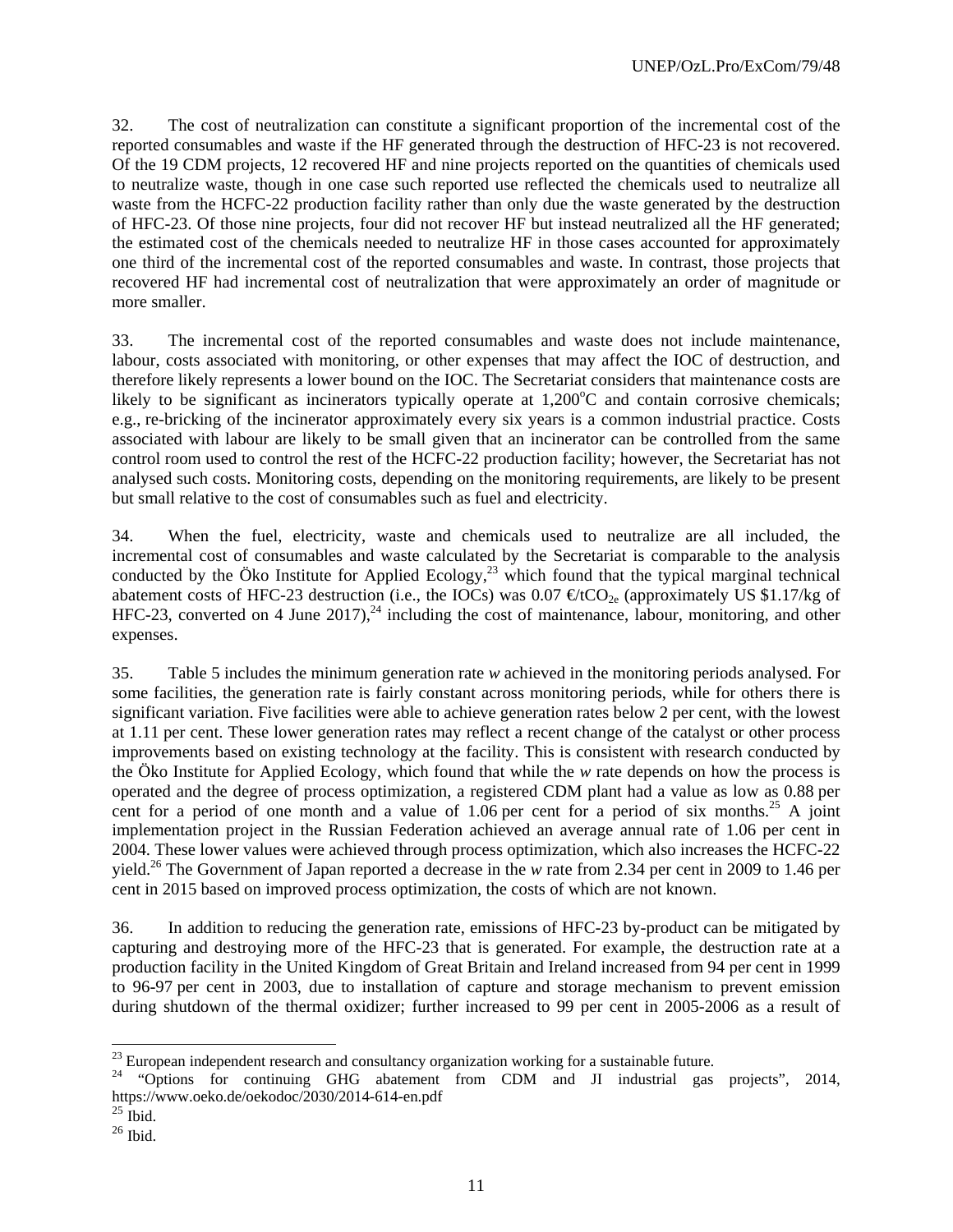installation of a carbon bed storage unit (with a design life of 15 years, but expected over 20 years) to capture and destroy HFC-23 from the HCFC-22 plant's aqueous effluent streams; and reached 99.9 per cent in 2013 by diverting vents from hydrogen chloride (HCl) stock tanks to the thermal oxidizer. The level of investment costs related to those improved capture systems are not available. In addition, process optimization measures were undertaken, such as catalyst control (i.e., frequent partial changes to the catalyst which kept the impurity levels in the reactor more consistent and hence reduced the variability of the reactor operating parameters, allowing optimized control), and synchronizing the operation time of HCFC-22 with that of thermal oxidizer.

37. A producer based in the United States of America emphasized that for facilities that collect HFC-23 for off-site destruction, depending on the plant set-up, not all the HFC-23 that is generated can be destroyed given limitations in the ability to separate and capture HFC-23 from other streams in the process. In particular, the gas mixture exiting the HCFC-22 reactor typically contains HCFC-22, HCFC-21, HFC-23, HCl and HF. The HFC-23 tends to travel with the HCl stream and is difficult to separate without a liquid absorption system.

38. Several HCFC-22 production facilities use their destruction facility to not only destroy HFC-23 but also other fluorinated waste gases. Such co-destruction may help lower the destruction costs of those enterprises.

39. The estimated cost of off-site destruction of fluorochemicals varies, with one estimate of approximately US \$3.00/kg in the United States of America (plus shipping). Proposals for demonstration projects for the disposal of ozone-depleting substances in accordance with decision 58/19 provided varying costs of off-site destruction, as submitted. For example, the project in Mexico<sup>27</sup> estimated a cost of US \$3.00/kg for CFC-11 and US \$5.50/kg for CFC-12 for off-site destruction in Mexico and in the United States of America, respectively, as submitted; the project in Ghana<sup>28</sup> estimated a cost of US \$4.19/kg of CFC-12 for destruction at a facility in the EU, as submitted; the regional project in Europe and Central Asia<sup>29</sup> and the project in Lebanon<sup>30</sup> estimated a cost of US \$5.00/kg of ODS at a facility in the EU, as submitted; the project in Georgia<sup>31</sup> estimated a cost of US \$8.00/kg for CFC-12 and HCFCs, including transportation, at a facility in the EU, as submitted.

40. Information was provided on one conversion technology (Midwest Refrigerants). To date, the technology has only been used at a pilot scale (with a capacity of 61 mt/year if operated continuously); a facility with capacity of 450 mt/year is planned. The information provided suggests that for every kg of HFC-23 converted, 0.86 kg of anhydrous HF (99.99 per cent purity) and 0.80 kg of technical grade carbon monoxide (99.98 per cent purity) will be generated. While the technology provider indicated that the value of the chemicals produced through the transformation process would compensate for the higher initial capital costs, detailed information on the costs of the technology was not provided.

### *Part IV B: Information provided by Parties in response to decision 78/5(d)*

41. The Governments of China, Japan, Republic of Korea, and the United Kingdom of Great Britain and Northern Ireland provided information in response to decision 78/5(d). In addition, one producer provided information on a facility in Europe and two facilities in the United States of America; and the Government of Argentina provided information in response to decision 77/57(c). This information is summarized in Table 6 below; detailed information is contained in Annex III to the present document.

<sup>1</sup> 27 UNEP/OzL.Pro/ExCom/63/42

<sup>28</sup> UNEP/OzL.Pro/ExCom/63/31

<sup>29</sup> UNEP/OzL.Pro/ExCom/69/32

<sup>30</sup> UNEP/OzL.Pro/ExCom/73/41

<sup>31</sup> UNEP/OzL.Pro/ExCom/69/26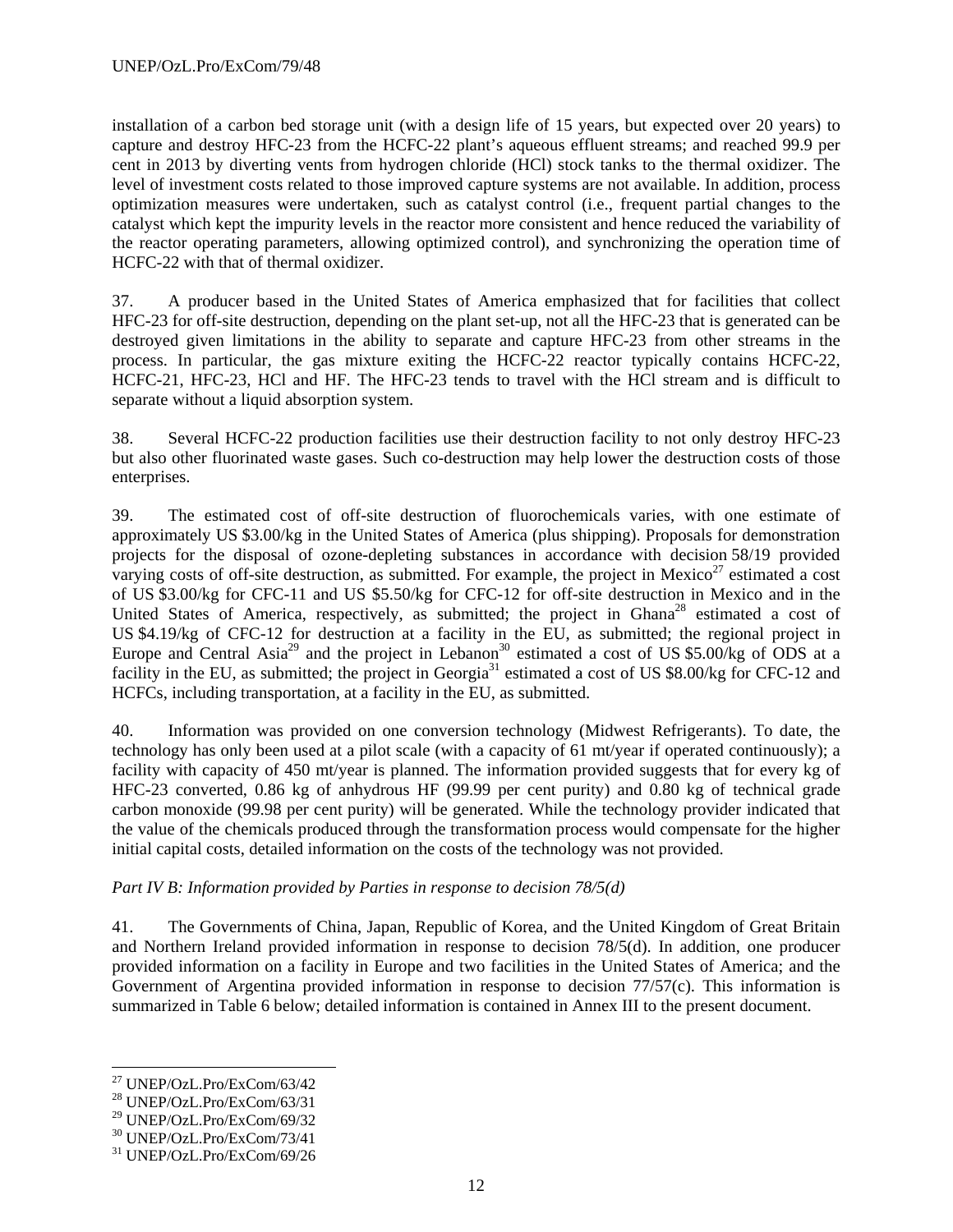| Country                     | <b>Capital cost</b><br>(US \$ million) | <b>Operating cost</b><br>$(US \frac{6}{5}kg)$ | <b>Remarks</b>                                                |
|-----------------------------|----------------------------------------|-----------------------------------------------|---------------------------------------------------------------|
| Argentina                   | n/a                                    | 5.68                                          | IOC based on annual generation of 72 mt of HFC-23             |
|                             |                                        |                                               | by-product. Additional investments needed to start up the     |
|                             |                                        |                                               | destruction facility which is currently in disuse             |
| China                       | 3.67-7.35                              | 5.14-8.82                                     | Capital costs for capacity between 500-1,500 mt/y. IOCs       |
|                             |                                        |                                               | include maintenance, labor and depreciation but not revenue   |
|                             |                                        |                                               | from recovered HF                                             |
| Japan                       | 5.00                                   | $2.00 - 3.00$                                 | Capital costs for capacity of 2,000 mt/y. IOCs including      |
|                             |                                        |                                               | neutralization of HF and HCl waste, noting that HF is         |
|                             |                                        |                                               | recovered                                                     |
| Republic of Korea           | n/a                                    | 4.20                                          | Annual operating costs amount to US \$800,000. As the         |
|                             |                                        |                                               | destruction facility is currently not in use, an estimated    |
|                             |                                        |                                               | additional US \$400,000 are needed to start the facility up   |
|                             |                                        |                                               | again                                                         |
| EU country                  | n/a                                    | 0.28                                          | IOC does not include neutralization as facility sells some of |
|                             |                                        |                                               | recovered HF; otherwise, additional neutralization costs of   |
|                             |                                        |                                               | approximately US \$0.33/kg of HFC-23 destroyed                |
| United Kingdom of Great     | n/a                                    | 1.53                                          | Capital investments improved capture of HFC-23                |
| <b>Britain and Northern</b> |                                        |                                               | by-product. For IOCs, note that HF is not recovered           |
| Ireland                     |                                        |                                               |                                                               |

### **Part V: Monitoring methodologies for HFC-23**

42. The International Panel on Climate Change (IPCC) under the UNFCCC has developed guidelines for reporting emissions of GHGs. Those guidelines provide methodologies for making estimates of national anthropogenic emissions and removals of GHGs, including methodologies for reporting of HFC-23 emissions both at the individual facility level and the nationally aggregated level. These methodologies can be used to assist Parties to the UNFCCC in fulfilling their commitments to develop GHG emission inventories. The guidelines, which were last revised in 2006, are to be used by Parties included in Annex I of the UNFCCC, and can be used on a voluntary basis for non-Annex I Parties.

43. There is ongoing work within the IPCC on a supplement that will update the 2006 IPCC guidelines, which is expected to be ready around 2019. In addition, there are ongoing negotiations within the UNFCCC related to the implementation of the Paris Agreement, including on requirements on reporting using the IPCC guidelines. The outcomes from those negotiations are not yet known.

### *Methods to estimate HFC-23 emissions following IPCC Guidelines for National Greenhouse Gas Inventories*

44. The 2006 IPCC Guidelines for National Greenhouse Gas Inventories provides three approaches to estimate HFC-23 emissions from plants producing HCFC-22: Tier 1, Tier 2 and Tier 3. Tier 3 is considered the most accurate; Tier 1 is the least accurate and could be used where limited or no plant-level measurements for HFC-23 are available. Tier 2 and Tier 3 methodologies can only be used when monitoring data are available from HCFC-22 producing plants.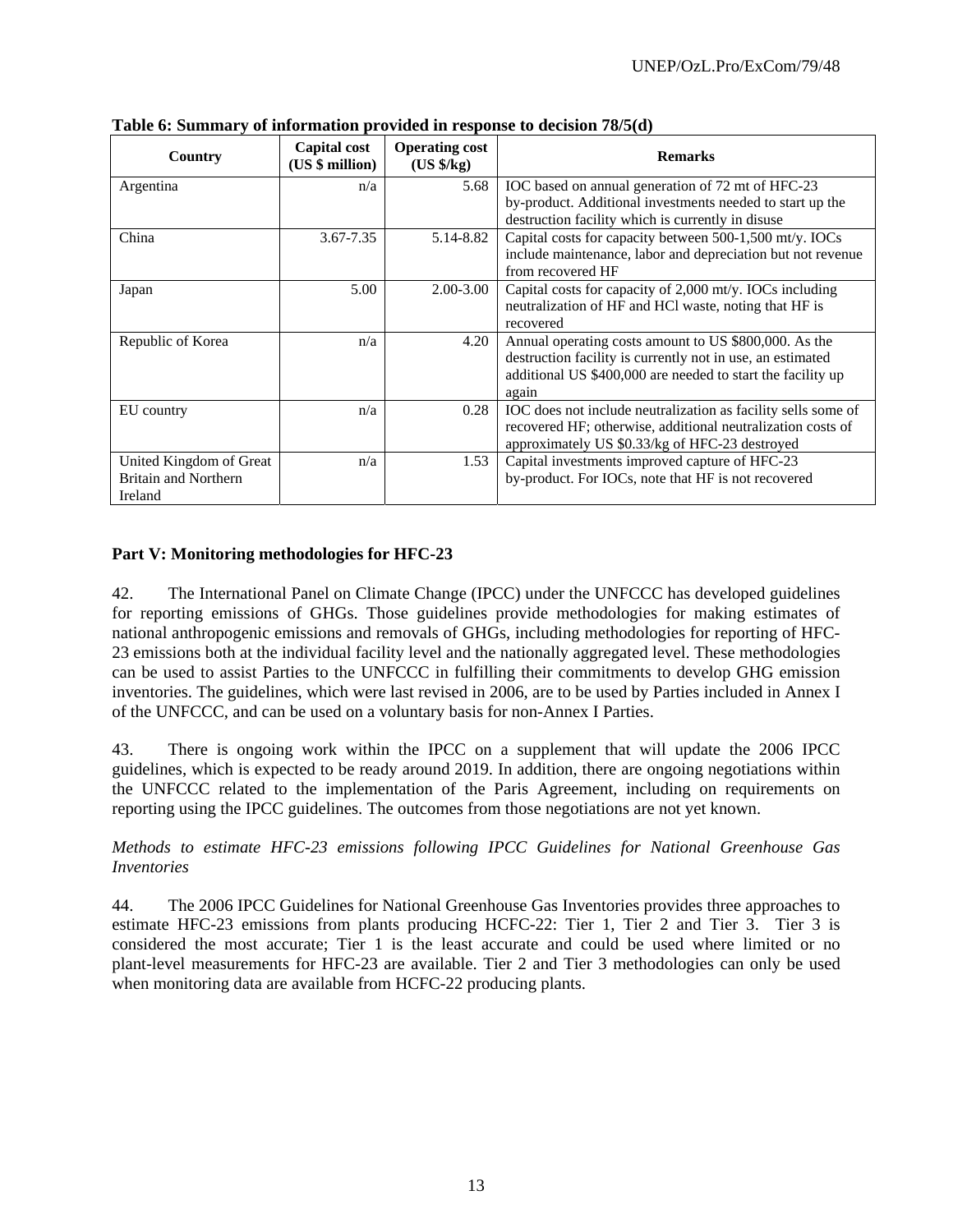l

45. Tier 2 and Tier 3 were developed based on the two broad measurement approaches described in the following publications: IPCC  $(2000)^{32}$ , DEFRA  $(2002a$  and  $2002b)^{33}$ , EFCTC  $(2003)^{34}$  and UN<sup>35</sup> (2004) (which is the CDM methodology presented below in paragraphs 49 to 51 and in Annex IV). Tier 1 method applies a default emission factor to the quantity of HCFC-22 produced and assumes that there is no destruction of HFC-23. Further details on the monitoring methods are provided in Annex IV to the present document.

46. Irrespective of which tier is used, the quantity of HFC-23 recovered for use as chemical feedstock, thus destroyed, should be discounted from the estimated emissions. Material recovered for uses where it may potentially be emitted may be discounted if the emissions are included in the calculations elsewhere.

47. The guidelines note that it is good practice to estimate emissions by summing measured parameters from all HCFC-22 plants in a country, and to subtract abated HFC-23 emissions from national estimates where the abatement has been verified by process records on every plant.

48. The UNFCCC does not have estimates of the likely costs of monitoring HFC-23 emissions in accordance with the guidelines.

### *Method to monitor HFC-23 emissions from the Clean Development Mechanism*

49. The CDM first developed a facility-level methodology for monitoring HFC-23, termed AM0001, in 2003, based on the proposal from the HFC-23 decomposition project in Ulsan, Republic of Korea. It is applicable to CDM projects that capture and decompose HFC-23 formed in the production of HCFC-22. That AM0001 methodology was revised several times, with the latest (sixth) version prepared in 2011.<sup>36</sup> While AM0001 includes a useful method to allow HFC-23 emissions to be monitored, it was not developed for that purpose. Rather, AM0001 was developed to allow for the accurate and transparent accounting of the carbon credits generated from HFC-23 destruction in the relevant reporting period.

50. AM0001 requires measurements of the following parameters: quantity of HFC-23 generated; quantity of HFC-23 sent to the inlet of HFC-23 decomposition facility; quantity of HFC-23 emitted due to incomplete decomposition; the stock of HFC-23 stored at the beginning of the monitoring period; HFC-23 added to or taken from the stock; and HFC-23 sold. All monitoring procedures must be described and specified, including the type of measurement instrumentation used, and the responsibilities for monitoring and quality assurance/quality control procedures that will be applied. Meters should be installed, maintained and calibrated according to equipment manufacturer instructions and be in line with national standards or, if these are not available, international standards (e.g. IEC, ISO). Further details of the requirements of AM0001 are provided in Annex IV.

51. The CDM does not have estimates of the costs of monitoring under AM0001.

 $32$  IPCC (2000). Good Practice Guidance and Uncertainty Management in National Greenhouse Gas Inventories. Penman J., Kruger D., Galbally I., Hiraishi T., Nyenzi B., Emmanuel S., Buendia L., Hoppaus R., Martinsen T., Meijer J., Miwa K., Tanabe K. (Eds). Intergovernmental Panel on Climate Change (IPCC), IPCC/OECD/IEA/IGES, Hayama, Japan. 33 Defra (2002a). Protocol C1: Measurement of HFCs and PFCs from the Manufacture of HF, CTF, HCFC-22, HFC-125 and

HFC-134a, in *Guidelines for the Measurement and Reporting of Emissions by Direct Participants in the UK Emissions Trading Scheme*, UK Department for Environment, Food and Rural Affairs, Report No. UKETS(01)05rev1, Defra, London, 2002. Defra (2002b). Protocol C9: Measurement of HFCs and PFCs from Chemical Process Operations, UK Department for

Environment, Food and Rural Affairs, *as above*, London, 2002.<br><sup>34</sup> EFCTC (2003). *Protocol for the Measurement of HFC and PFC Greenhouse Gas Emissions from Chemical Process* 

Operations, Standard Methodology, European Fluorocarbon Technical Committee, Cefic, Brussels, 2003.<br><sup>35</sup> UN (2004). Approved baseline methodology, 'Incineration of HFC 23 waste streams', AM0001/Version 02, CDM – Executive

Board, United Nations Framework Convention on Climate Change, 7 April 2004<br><sup>36</sup> AM0001/Version 06.0.0 is aavailable at https://cdm.unfccc.int/filestorage/5/0/K/50KH2J9V6O1IQNBSPALXYU

GRCZFED7.1/EB65\_repan10\_AM0001\_ver06.0.0\_v02.pdf?t=VkN8b3B0Mjk3fDDPcXbfFKfk6t0T8nlLBbGP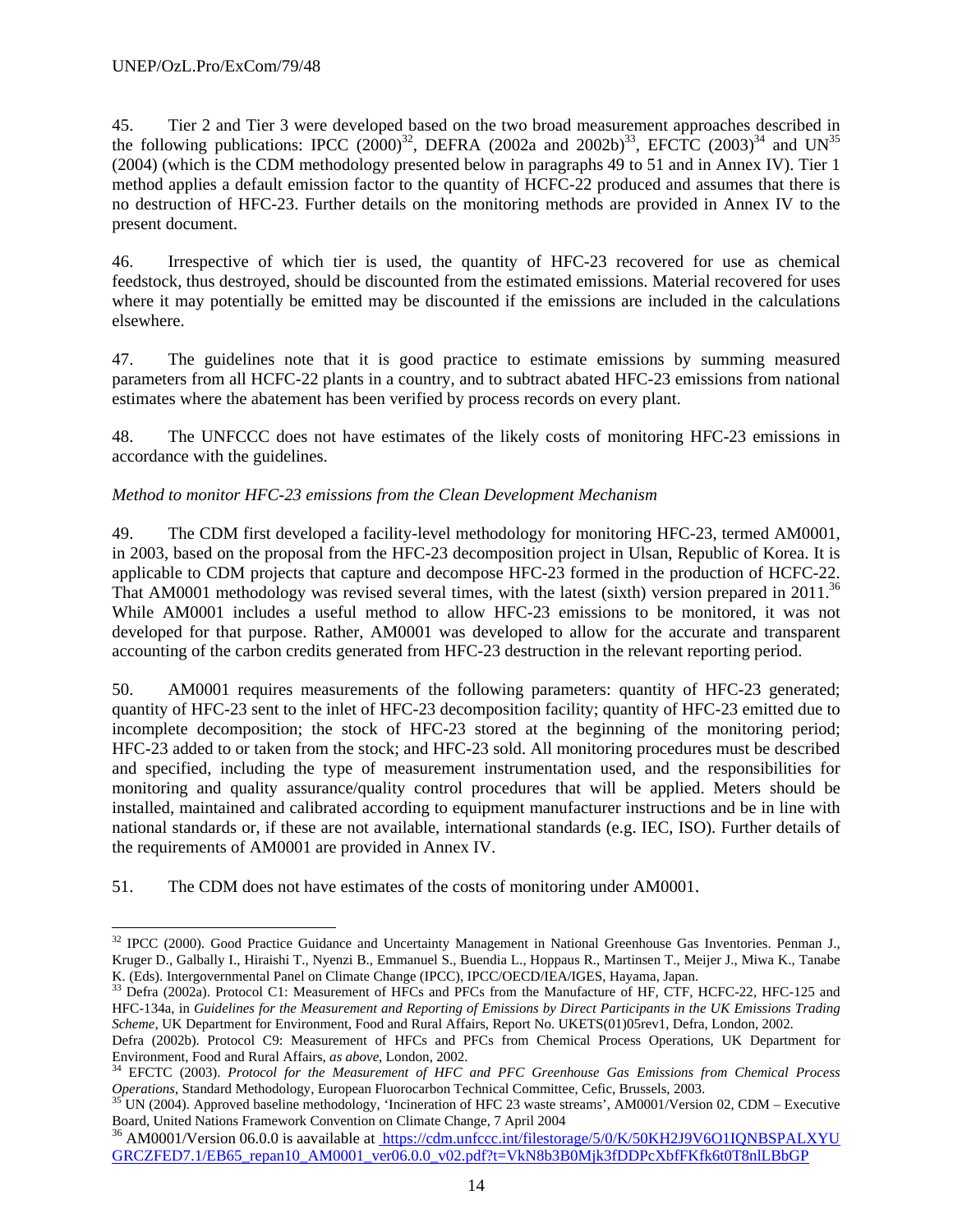# *Current practices for monitoring HFC-23 under the implementation of HPPMP for China*

52. As per the Agreement between the Government of China and the Executive Committee for stage I of the HPPMP, the Government agrees to coordinate with its stakeholders and authorities to make best efforts to manage HCFC production and associated by-product production in HCFC plants in accordance with best practices to minimize associated climate impacts. In order to monitor the impact of the implementation of the above activities, the Executive Committee decided (decision 72/44 (b)) that the World Bank's verification report should provide estimates of inadvertent emissions of HFC-23 and other by-products. The verifications conducted for 2013, 2014 and 2015 have included the relevant information on HFC-23 emission in the 16 HCFC-22 producers covered by the HPPMP and one feedstock producers outside of the HPPMP.

53. The verification included the technical verification on HCFC plant operation which is conducted on a line-to-line basis and the financial verification of the accounting system. Those verifications are conducted in parallel. The outputs of the technical and financial verification are cross checked to ensure consistency of the verified results.

54. During the verification, data on HFC-23 by-production from HCFC-22 production and the handling of HFC-23 is reviewed for each producer. The practice in managing HFC-23 in each line is investigated and recorded. The data on the amounts of HFC-23 generated, destroyed, vented, sold and stored are collected, verified and presented in the yearly production verification report for each facility. Total by-production of HFC-23 from HCFC-22 process is determined based on the verifiable records, by the amounts transferred to the on-site CDM incinerator or HFC-23 recovery system; the amounts sold are verified from financial records. Where specific measurement records are not available, an assumption of HFC-23 ratio of 3 per cent is used for estimating the overall generation of HFC-23.

55. In its response to decision 78/5(c), the Government of China included the HFC-23 monitoring methodology for domestic carbon emission reduction (CCER) projects CM-010-V01 'HFC-23 Gaseous Effluents Incineration Version I' and a revised HFC-23 monitoring methodology based on CM-010-V01 to support the implementation of the HFC-23 decomposition policy<sup>37</sup> issued on 13 May 2015. The revised HFC-23 monitoring methodology has the following components:

- (a) One HFC-23 flow meter should be installed at the outlet for each HCFC-22 production line. In case that a meter cannot be installed for each line at the outlet, one flow meter should be installed at the outlet of each separation facility to measure the individual HFC-23 generation;
- (b) All meters installed should be calibrated at least once a year; and

1

(c) In order to meet relevant national environment standards, dioxin in the flue gas should be measured at least once a year. Other gaseous effluents (CO, HCl, HF,  $Cl_2$  and  $NO_x$ ), liquid effluents, suspended solids, phenol and metal substances (Cu, Zn, Mn and Cr) should be measured at least once every half year.

56. The relevant HFC-23 data collected through verification depends on the plant operation records (e.g., daily logs, monitoring records, and raw material movements) obtained from routine operation and monitoring system established in the individual plants.

 $37$  As previously noted, NDRC issued a policy to subsidize operational costs of incineration. The subsidy is to cover the 2014-2019 period on a sliding scale in order to entice the producers to start HFC-23 incineration as early as possible.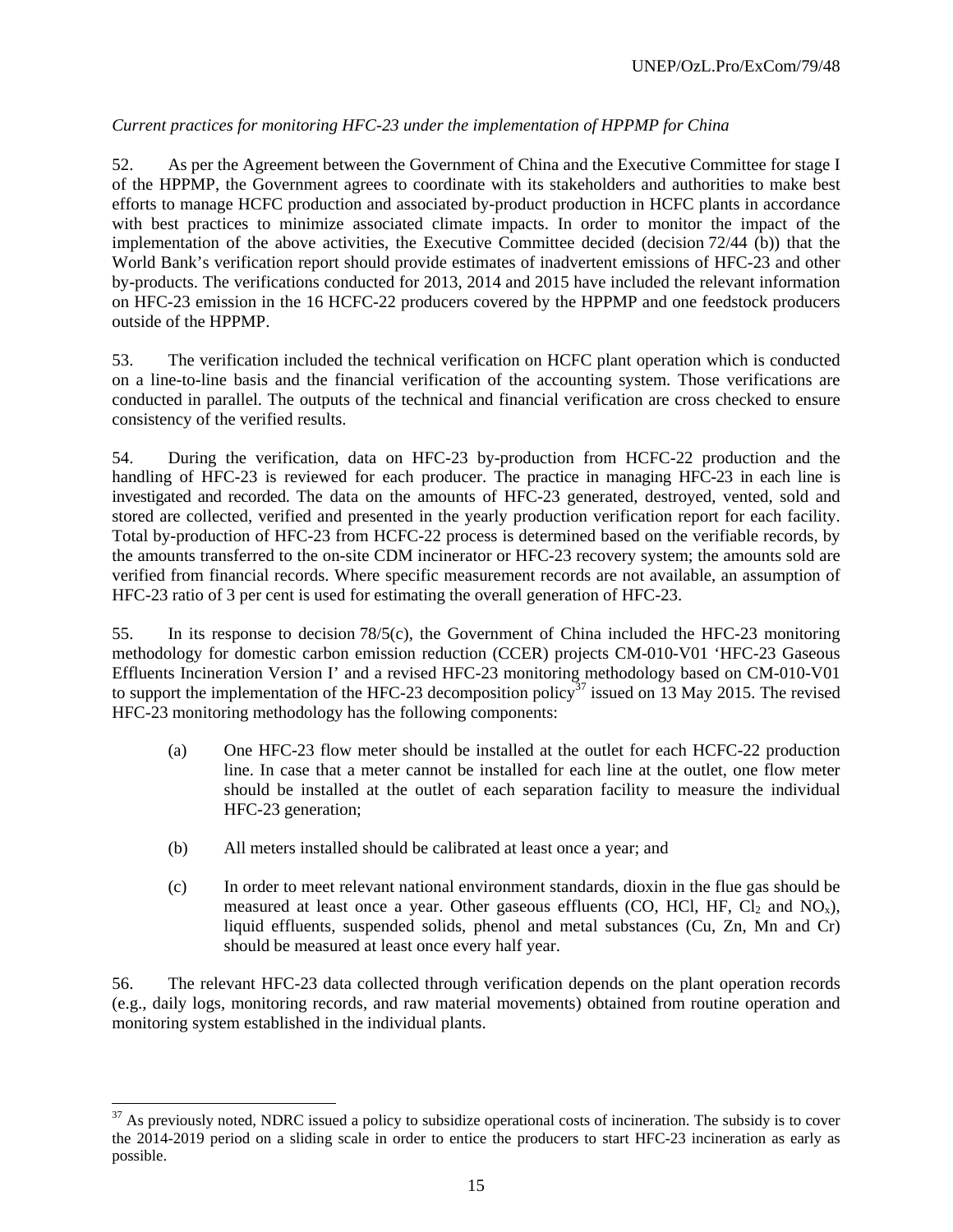57. The Secretariat notes that the revised CM-010-V01 provides data on HFC-23 based on actual measurements, which is similar to the Tier 3a method used to estimate HFC-23 emissions in the IPCC Guidelines for National Greenhouse Gas Inventories. That method is considered as the most accurate method of monitoring HFC-23 emissions and should be considered sufficient for monitoring under the Kigali Amendment.

### **Recommendation**

- 58. The Executive Committee may wish to:
	- (a) Note document UNEP/OzL.Pro/ExCom/79/48 on Key aspects related to HFC-23 by-product-control technologies;
	- (b) Note with appreciation the information related to HFC-23 by-product provided by the Governments of Argentina, China, the Democratic People's Republic of Korea, Japan, the Republic of Korea, Mexico, the Russian Federation, the United Kingdom of Great Britain and Northern Ireland, and the United States of America; the European Union; the Secretariat of the United Nations Framework Convention on Climate Change; a fluorochemical producer; and an independent research and consulting organization; and
	- (c) Consider whether or not:
		- (i) To consider eligible for funding the closure of the HCFC-22 production swing plants in those countries that wish to do so to enable compliance with the control measures under the Kigali Amendment once the country concerned ratified the Amendment;
		- (ii) To request the Governments wishing to close their production swing plants to submit preliminary data as per decision 36/19; and
		- (iii) To request the Secretariat to contract an independent consultant to undertake a desk study on the cost of HFC-23 destruction and allocate the necessary budget, accordingly.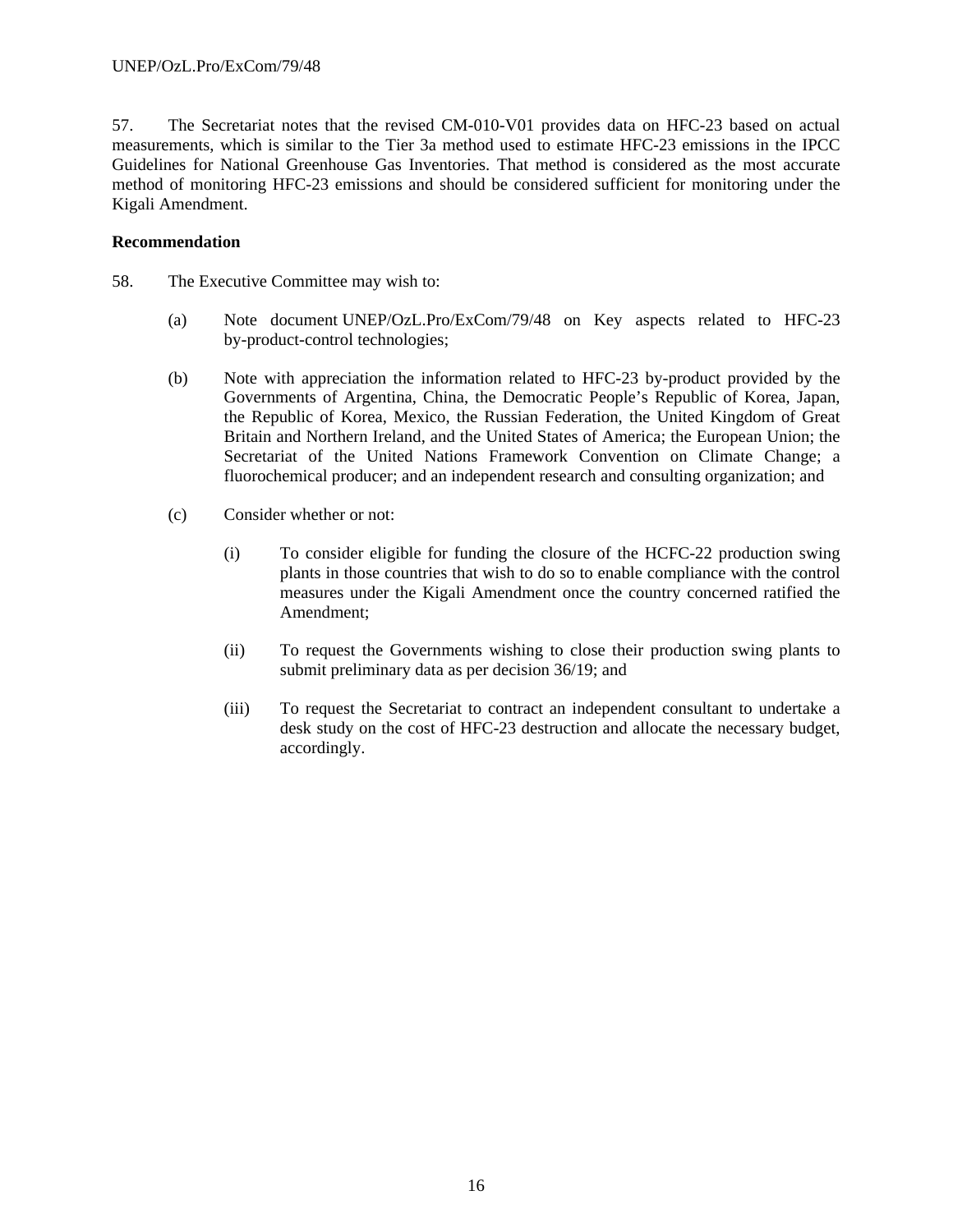### **Annex I**

#### **Decision 78/5**

The Executive Committee decided:

- (a) To take note of the key aspects related to HFC-23 by-product-control technologies contained in documents UNEP/OzL.Pro/ExCom/78/9 and Corr.1;
- (b) To note the urgency of taking action to enable Article 5 countries to meet the HFC-23 reporting and control obligations by 1 January 2020;
- (c) To reiterate, through the World Bank, its request to the Government of China that it provide to the  $79<sup>th</sup>$  meeting reports on the status of the studies on "HFC-23 conversion/pyrolysis technologies" and on "investigation on reducing HFC-23 by-product ratio using best practices" that had been funded through the HCFC production phase-out management plan;
- (d) To invite all relevant HCFC-22 producing parties to provide to the Secretariat, on a voluntary basis, information on quantities of HFC-23 in facilities producing HCFC-22 as well as their experience in controlling and monitoring HFC-23 by-product emissions, including relevant policies and regulations and the related costs, no later than 15 May 2017;
- (e) To request the Secretariat to continue to explore whether there were HFC- or other HCFC-producing facilities in any party that generated HFC-23 emissions and to report back to the Executive Committee by 31 May 2018;
- (f) To request the Secretariat to submit an updated document of key aspects related to HFC-23 by-product control technologies to the  $79<sup>th</sup>$  meeting, including:
	- (i) Information relevant to the cost of closure of HCFC-22 production swing plants;
	- (ii) A description of existing policies and regulations supporting the control and monitoring of HFC-23 emissions and requirements for sustaining those measures in Article 5 countries;
	- (iii) Further analysis of methods to control HFC-23 emissions based on the additional information provided by Executive Committee members and any other available information to the Secretariat, including information from the Clean Development Mechanism;
	- (iv) The current levels of HCFC-22 production and HFC-23 emissions, and information on management practices, per line, in each facility in Article 5 and non-Article 5 countries, including information on approved monitoring methodologies under the United Nations Framework Convention on Climate Change (UNFCCC); and
	- (v) Exploration of possible options for monitoring HFC-23 emissions, such as those approved for continuous monitoring under the UNFCCC, including the associated costs; and
- (g) To consider the need for a desk and field study at the  $79<sup>th</sup>$  meeting (decision 78/5).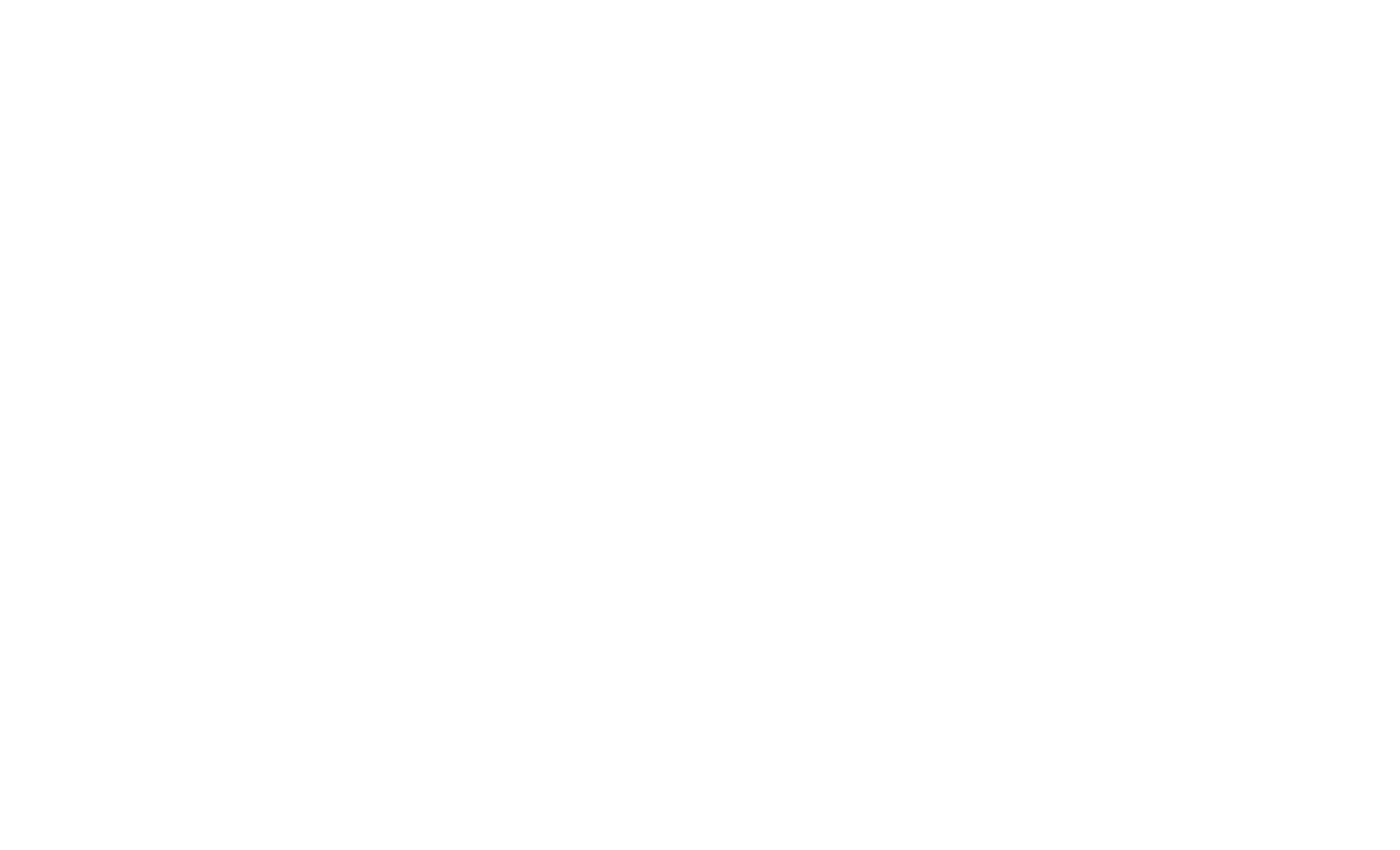#### **Annex II**

### **Use and cost of consumables and waste at 19 HFC-23 facilities under the Clean Development Mechanism**

1.Table 1 provides the data used to determine the cost of consumables and waste at 19 HFC-23 facilities under the Clean Development Mechanism (CDM), including the normalized use of each consumable reported, and the normalized sludge (waste) where that is reported; the table also provides the incremental cost of reported consumables and waste (ICRCW), US  $\overline{\$kg$$  of HFC-23. The nominal, average costs of consumables and waste used in the analysis are provided in Table 2. The Secretariat notes that the cost of consumables and waste disposal may vary by country. Where available, country-specific values could be used to better estimate the incremental costs of the consumables and waste.

| Plant                                                   |                  |                 | Fuel 1                       |                                                   | Fuel 2   |                |                              | Electricity                   |                                     | <b>Sludge</b>                                     |                              | <b>Neutralizing agent 1</b>                       |                                  |                            | Neutralizing agent 2          |                                 |                            | Other                                   |                                               |                 |                      |       |
|---------------------------------------------------------|------------------|-----------------|------------------------------|---------------------------------------------------|----------|----------------|------------------------------|-------------------------------|-------------------------------------|---------------------------------------------------|------------------------------|---------------------------------------------------|----------------------------------|----------------------------|-------------------------------|---------------------------------|----------------------------|-----------------------------------------|-----------------------------------------------|-----------------|----------------------|-------|
|                                                         | Type             | Unit            | Use<br>(unit/kg)<br>$HFC-23$ | Cost<br>$(US \frac{6}{3} \text{ kg})$<br>$HFC-23$ | Type     | Unit           | Use<br>(unit/kg)<br>$HFC-23$ | Cost<br>(US \$/kg<br>$HFC-23$ | Electricity<br>(kWh/kg)<br>$HFC-23$ | Cost<br>$(US \frac{6}{3} \text{ kg})$<br>$HFC-23$ | Sludge<br>(mt/kg<br>$HFC-23$ | Cost<br>$(US \frac{6}{3} \text{ kg})$<br>$HFC-23$ | Type                             | Use<br>(kg/kg)<br>$HFC-23$ | Cost<br>(US \$/kg<br>$HFC-23$ | Type                            | Use<br>(kg/kg)<br>$HFC-23$ | Cost<br>$(US \frac{8}{kg})$<br>$HFC-23$ | <b>ICRCW</b><br>$(US \frac{6}{5}$<br>$HFC-23$ | Other           | Units                | Value |
| Zhejiang Juhua<br>Fluor-Chemistry<br>$(1 \text{ line})$ | Steam            | kg              | 0.77                         | 0.03                                              | n/a      | n/a            | n/a                          |                               | 2.60                                | 0.26                                              | 0.007                        | 0.33                                              | Ca(OH) <sub>2</sub> <sup>2</sup> | 2.69                       | 0.27                          | n/a                             | n/a                        |                                         | 0.89                                          | n/a             | n/a                  |       |
| Zhejiang Juhua<br>Fluor-Chemistry<br>$(2$ lines)        | Hydrogen         | Nm <sup>3</sup> | 1.68                         | 0.07                                              | Steam    | kg             | 1.00                         | 0.04                          | 0.73                                | 0.07                                              | 0.009                        | 0.43                                              | Ca(OH) <sub>2</sub>              | 3.27                       | 0.33                          | n/a                             | n/a                        |                                         | 0.94                                          | n/a             | n/a                  |       |
| Jiangsu Meilan<br>Chemical                              | Hydrogen         | kg              | 0.09                         | 0.05                                              | n/a      | n/a            | n/a                          |                               | 0.68                                | 0.07                                              | n/a                          |                                                   | <b>NaOH</b>                      | 0.15                       | 0.06                          | n/a                             | n/a                        |                                         | 0.17                                          | Recovered<br>HF | kg/kg of<br>$HFC-23$ | 2.20  |
| Changshu 3F<br>Zhonghao                                 | Natural<br>gas   | kg              | 0.20                         | 0.15                                              | Steam    | kg             | 0.08                         | 0.00                          | 0.21                                | 0.02                                              | n/a                          |                                                   | n/a                              | n/a                        |                               | n/a                             | n/a                        |                                         | 0.17                                          | n/a             | n/a                  |       |
| Limin Chemical                                          | LPG <sup>4</sup> | kg              | 0.13                         | 0.14                                              | Steam    | kg             | 0.08                         | 0.00                          | 0.19                                | 0.02                                              | n/a                          |                                                   | n/a                              | n/a                        |                               | n/a                             | n/a                        |                                         | 0.16                                          | n/a             | n/a                  |       |
| Quimobásicos <sup>5</sup>                               | Steam            | kg              | 0.87                         | 0.03                                              | n/a      | n/a            | n/a                          |                               | 5.00                                | 0.50                                              | n/a                          |                                                   | n/a                              | n/a                        |                               | n/a                             | n/a                        |                                         | 0.53                                          | n/a             | n/a                  |       |
| Foosung <sup>o</sup>                                    | Natural<br>gas   | $Nm^3$          | 0.77                         | 0.39                                              | Steam    | kg             | 0.35                         | 0.01                          | 0.36                                | 0.04                                              | n/a                          |                                                   | n/a                              | n/a                        |                               | n/a                             | n/a                        |                                         | 0.44                                          | n/a             | n/a                  |       |
| <b>Chemplast Sanmar</b>                                 | Hydrogen         | $Nm^3$          | 3.77                         | 1.88                                              | $C.$ air | m <sup>3</sup> | 8.00                         | 0.04                          | 0.51                                | 0.05                                              | n/a                          |                                                   | <b>NaOH</b>                      | 0.004                      | 0.002                         | Na <sub>2</sub> SO <sub>3</sub> | 0.002                      | 0.000                                   | 1.98                                          | n/a             | n/a                  |       |

#### **Table 1. Use and cost of consumables and waste at 19 HFC-23 facilities under the CDM**

<sup>&</sup>lt;sup>1</sup> The potential revenue from selling HF was not accounted in the ICRWC calculation.

<sup>2</sup> The quantity of neutralizing agent used is reported only in five monitoring periods.

<sup>&</sup>lt;sup>3</sup> Data provided is for the entire plant, not just for the HFC-23 destruction facility. Therefore, calculated incremental cost represents an upper limit of the cost of chemicals for neutralization and for waste.

<sup>&</sup>lt;sup>4</sup> Liquefied petroleum gas.

<sup>&</sup>lt;sup>5</sup> Plasma arc technology.

<sup>6</sup> Formerly Ulsan Chemical.

<sup>7</sup> Compressed air.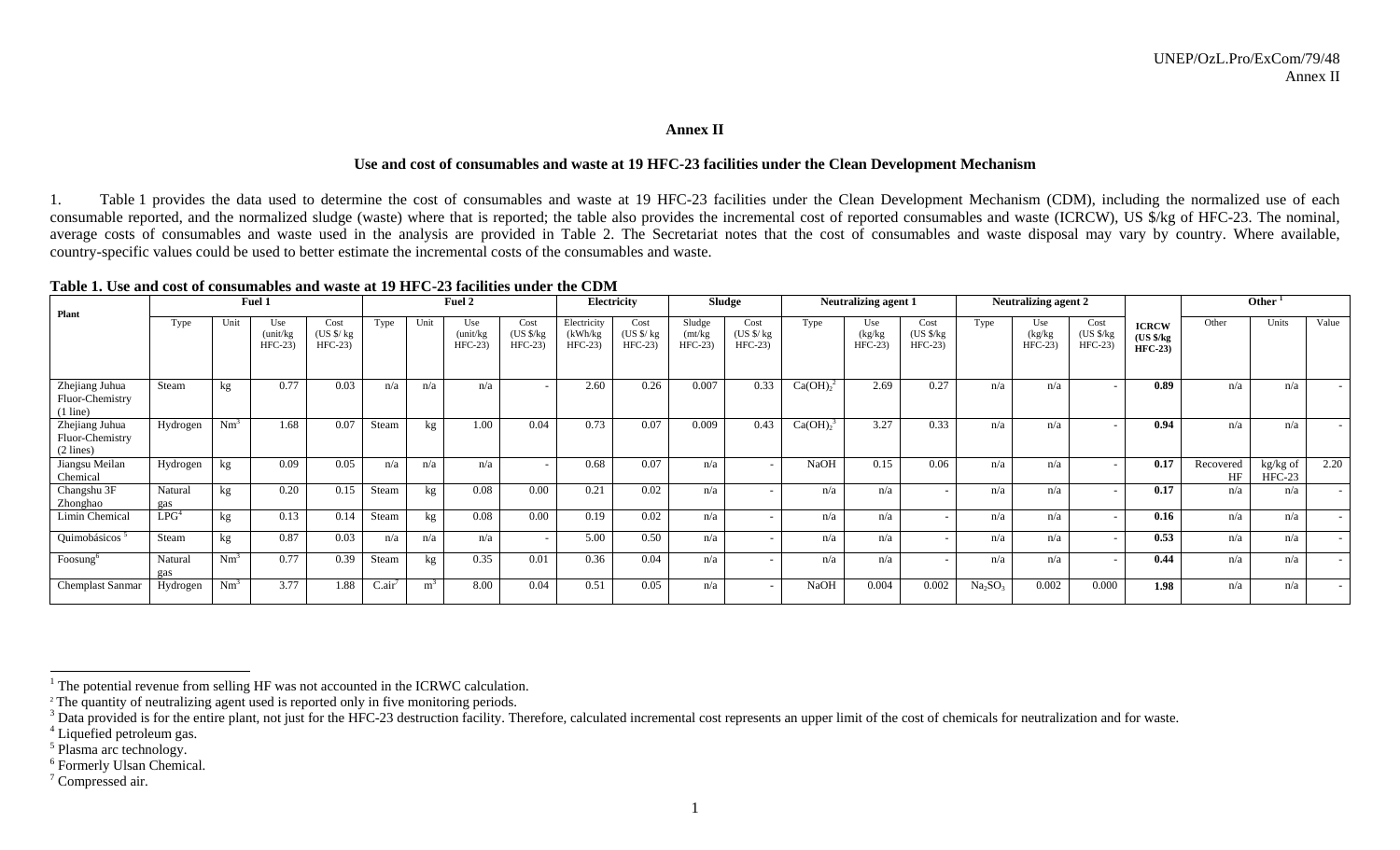| Plant                                              | Fuel 1         |        |                              |                                 | Fuel 2     |                 |                              |                               | Electricity                         |                                                   | Sludge                       |                                 | Neutralizing agent 1 |                            |                               | Neutralizing agent 2 |                            |                               |                                              |                 | Other                |        |
|----------------------------------------------------|----------------|--------|------------------------------|---------------------------------|------------|-----------------|------------------------------|-------------------------------|-------------------------------------|---------------------------------------------------|------------------------------|---------------------------------|----------------------|----------------------------|-------------------------------|----------------------|----------------------------|-------------------------------|----------------------------------------------|-----------------|----------------------|--------|
|                                                    | Type           | Unit   | Use<br>(unit/kg)<br>$HFC-23$ | Cost<br>(US \$/ kg)<br>$HFC-23$ | Type       | Unit            | Use<br>(unit/kg)<br>$HFC-23$ | Cost<br>(US \$/kg<br>$HFC-23$ | Electricity<br>(kWh/kg)<br>$HFC-23$ | Cost<br>$(US \frac{6}{3} \text{ kg})$<br>$HFC-23$ | Sludge<br>(mt/kg<br>$HFC-23$ | Cost<br>(US \$/ kg)<br>$HFC-23$ | Type                 | Use<br>(kg/kg)<br>$HFC-23$ | Cost<br>(US \$/kg<br>$HFC-23$ | Type                 | Use<br>(kg/kg)<br>$HFC-23$ | Cost<br>(US \$/kg<br>$HFC-23$ | <b>ICRCW</b><br>(US \$/kg)<br><b>HFC-23)</b> | Other           | Units                | Value  |
| Navin Fluorine<br>International                    | Natural<br>gas | $Nm^3$ | 0.69                         | 0.35                            | Steam      | kg              | 0.85                         | 0.03                          | 3.44                                | 0.34                                              | 0.0016                       | 0.08                            | Ca(OH)               | 0.64                       | 0.06                          | NaOH                 | 0.02                       | 0.01                          | 0.87                                         | Recovered<br>HF | kg/kg of<br>$HFC-23$ | 0.55   |
| <b>SRF</b>                                         | Hydrogen       | $Nm^3$ | 0.74                         | 0.03                            | Oxyg<br>en | Nm <sup>3</sup> | 0.48                         | 0.32                          | 0.98                                | 0.10                                              | n/a                          |                                 | Ca(OH)               | 0.03                       | 0.003                         | n/a                  | n/a                        |                               | 0.45                                         | Recovered<br>HF | kg/kg of<br>$HFC-23$ | 5.54   |
| Zhonghao<br>Chenguang<br>Research Institute        | n/a            | n/a    | n/a                          |                                 | n/a        | n/a             | n/a                          |                               | 2.90                                | 0.29                                              | 0.00002                      | 0.001                           | n/a                  | n/a                        |                               | n/a                  | n/a                        |                               | 0.29                                         | n/a             | n/a                  | $\sim$ |
| Zhejiang<br>Dongyang<br>Chemical                   | LPG            | kg     | 0.21                         | 0.23                            | Steam      | kg <sub>2</sub> | 0.04                         | 0.00                          | 0.70                                | 0.07                                              | n/a                          |                                 | n/a                  | n/a                        | $\overline{\phantom{a}}$      | n/a                  | n/a                        |                               | 0.30                                         | n/a             | n/a                  |        |
| China Fluoro<br>Technology                         | Natural<br>gas | $Nm^3$ | 0.57                         | 0.29                            | Steam      | kg <sub>2</sub> | 0.26                         | 0.01                          | 0.99                                | 0.10                                              | 0.01                         | 0.27                            | n/a                  | n/a                        | $\sim$                        | n/a                  | n/a                        |                               | 0.67                                         | n/a             | n/a                  |        |
| Changshu Haike                                     | Natural<br>gas | $Nm^3$ | 0.40                         | 0.20                            | Steam      | kg              | 0.28                         | 0.01                          | 0.41                                | 0.04                                              | n/a                          |                                 | n/a                  | n/a                        | $\sim$                        | n/a                  | n/a                        |                               | 0.25                                         | n/a             | n/a                  |        |
| Yingpeng<br>Chemical                               | LPG            | $Nm^3$ | 0.16                         | 0.33                            | Steam      | kg              | 0.19                         | 0.01                          | 0.86                                | 0.09                                              | 0.00                         | 0.03                            | NaOH                 | 0.24                       | 0.10                          | Ca(OH) <sub>2</sub>  | 0.35                       | 0.03                          | 0.58                                         | Wastewater      | mt/kg of<br>$HFC-23$ | 0.03   |
| Hindustan<br>Fluorocarbons<br>Limited <sup>9</sup> | Hydrogen       | kg     | 0.16                         | 0.08                            | Oxyg<br>en | kg              | 1.55                         | 0.77                          | $36.95^{10}$                        | 3.69                                              | n/a                          |                                 | n/a                  | n/a                        | $\overline{\phantom{a}}$      | n/a                  | n/a                        |                               | n/a                                          | Nitrogen        | kg/kg of<br>$HFC-23$ | 0.24   |
| Gujarat<br>Fluorochemicals<br>Limited              | Natural<br>gas | kg     | 0.15                         | 0.11                            | Steam      | kg              | 2.94                         | 0.12                          | 1.82                                | 0.18                                              | n/a                          |                                 | <b>NaOH</b>          | 0.15                       | 0.06                          | n/a                  | n/a                        |                               | 0.47                                         | Recovered<br>HF | kg/kg of<br>$HFC-23$ | 3.32   |
| Shandong<br>Dongyue<br>Chemical                    | Diesel         | kg     | 0.42                         | 0.42                            | Steam      | kg              | 3.05                         | 0.12                          | 0.97                                | 0.10                                              | n/a <sup>11</sup>            |                                 | Ca(OH)               | 1.72                       | 0.17                          | n/a                  | n/a                        |                               | 0.81                                         | n/a             | n/a                  |        |
| Frio Industrias<br>Argentinas                      | Natural<br>gas | $Nm^3$ | 0.54                         | 0.27                            | n/a        | n/a             | n/a                          |                               | 0.40                                | 0.04                                              | n/a                          |                                 | n/a                  | n/a                        | $\overline{\phantom{a}}$      | n/a                  | n/a                        |                               | 0.31                                         | Recovered<br>HF | kg/kg of<br>$HFC-23$ | 1.75   |

<sup>&</sup>lt;sup>8</sup> Plasma arc technology.

 $9^9$  Only three monitoring reports (covering November 2008 through November 2011) were available.

<sup>&</sup>lt;sup>10</sup> Based on limited data, the reported electricity consumption was between one and two orders higher than that reported in any other project, including those projects that use plasma arc technology (which are expected to higher electricity consumption than projects using a thermal incinerator, such as in Hindustan Fluorocarbons Limited). The Secretariat therefore excluded this data point from its analysis.

 $11$  The figures were provided, but not reviewed by the Secretariat due to time constraints.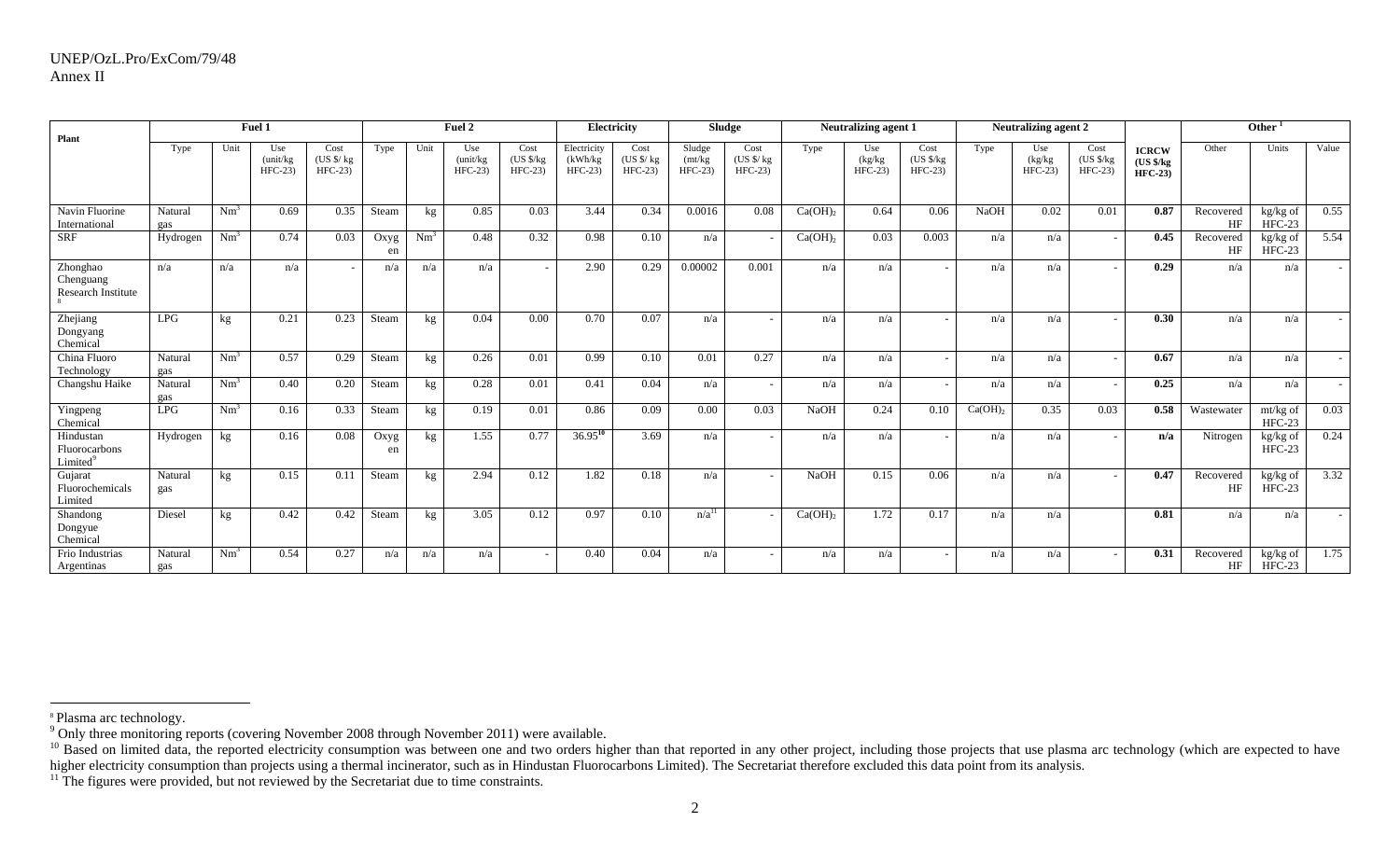| <b>Consumable/Waste</b> | Unit           | Cost         | Unit   | Cost         | <b>Comments</b>                                                                                                                    |
|-------------------------|----------------|--------------|--------|--------------|------------------------------------------------------------------------------------------------------------------------------------|
|                         |                | (US \$/unit) |        | (US \$/unit) |                                                                                                                                    |
| Hydrogen                | kg             | 0.50         | $Nm^3$ | 0.04         | Cylinders available for about US $$0.50-0.60/kg^{12}$                                                                              |
| Oxygen                  | kg             | 0.50         | $Nm^3$ | 0.66         | Secretariat's estimate                                                                                                             |
| Nitrogen                | kg             | 0.02         |        |              | Secretariat's estimate                                                                                                             |
| Diesel                  | kg             | 1.00         |        |              | About US $$1/kg$ in China in 2017 <sup>13</sup>                                                                                    |
| Electricity             | kWh            | 0.10         |        |              | Cost of electricity is US \$0.05-0.18/kWh in Republic of Korea $(2013)^{14}$ , US \$0.07-0.11/kWh in Mexico $(2017)^{15}$ ,        |
|                         |                |              |        |              | US \$0.04/kWh in Argentina (2017) <sup>16</sup> , US \$0.08/kWh in China and India (2011) <sup>17</sup>                            |
| Natural gas             | kg             | 0.75         | $Nm^3$ | 0.50         | Average price in China (city gate price) as of 2015 is about US $$0.4/m3.18$                                                       |
|                         |                |              |        |              | In India compressed natural gas was about US \$0.7/kg and piped natural gas was US \$0.4/standard $m^3$ (2016) <sup>19</sup>       |
| LPG                     | kg             | 1.08         | $Nm^3$ | 2.04         | Based on global prices <sup>20</sup>                                                                                               |
| Steam                   | kg             | 0.04         |        |              | US \$0.03/kg in China $(2014)^{21}$                                                                                                |
| Calcium hydroxide       | kg             | 0.10         |        |              | Around US \$0.07/kg in China <sup>22</sup>                                                                                         |
| Sludge disposal         | mt             | 50.00        |        |              | Secretariat's estimate                                                                                                             |
| Sodium hydroxide        |                | 0.40         |        |              | In China varies between US \$0.08 and US \$0.15/kg depending on concentration and region (2014) <sup>23</sup> ; in India is around |
|                         | kg             |              |        |              | US \$0.50/kg $^{24}$ or US \$0.7-0.8/kg (2017) <sup>25</sup>                                                                       |
| Sodium sulfate          | kg             | 0.20         |        |              | US \$0.2 US/kg $(2017)$ in India <sup>26</sup>                                                                                     |
| Compressed air          | m <sup>2</sup> | 0.01         |        |              | Secretariat's estimate                                                                                                             |

#### **Table 2. Indicative cost of consumables and waste**

<sup>&</sup>lt;sup>12</sup> https://www.alibaba.com/product-detail/hot-selling-liquid-hydrogen-price\_1029441347.html

<sup>&</sup>lt;sup>13</sup> http://www.globalpetrolprices.com/China/diesel\_prices/

<sup>&</sup>lt;sup>14</sup> https://home.kepco.co.kr/kepco/EN/F/htmlView/ENFBHP00103.do?menuCd=EN060201

<sup>&</sup>lt;sup>15</sup> http://sie.energia.gob.mx/bdiController.do?action=cuadro&cvecua=IIIBC01

<sup>&</sup>lt;sup>16</sup> http://www.telesurtv.net/english/news/Argentina-Raises-Electricity-Prices-Again-Now-up-to-148-20170201-0008.html<br><sup>17</sup> https://www.ovoenergy.com/guides/energy-guides/average-electricity-prices-kwh.html

<sup>&</sup>lt;sup>18</sup> https://globalchange.mit.edu/sites/default/files/DanweiZhang\_MS\_2016.pdf

<sup>&</sup>lt;sup>19</sup> http://timesofindia.indiatimes.com/business/india-business/Gujarat-Gas-cuts-natural-gas-prices/articleshow/51655633.cms

<sup>20</sup> http://www.globalpetrolprices.com/lpg\_prices/

<sup>&</sup>lt;sup>21</sup> https://hub.globalccsinstitute.com/publications/adb-technical-assistance-project-aspen-simulation-and-evaluation-economic-feasibility-co2-capture-gaojing-gas-fired-power-plant/53-operating-costs

 $22$  http://www.made-in-china.com/products-search/hot-china-products/Hydrated\_Lime\_Price.html

<sup>&</sup>lt;sup>23</sup> http://www.tiankaichem.com/a/INDUSTYNEWS/22.htm

<sup>&</sup>lt;sup>24</sup> https://dir.indiamart.com/impcat/caustic-soda-flakes.html

 $25 \frac{\text{http://www.adinathpetro.com/productlist1.} \text{asp}}{25 \cdot \text{http://www.adinathpetro.com/productlist1.} \text{asp}}$ 

 $^{26}$  ibid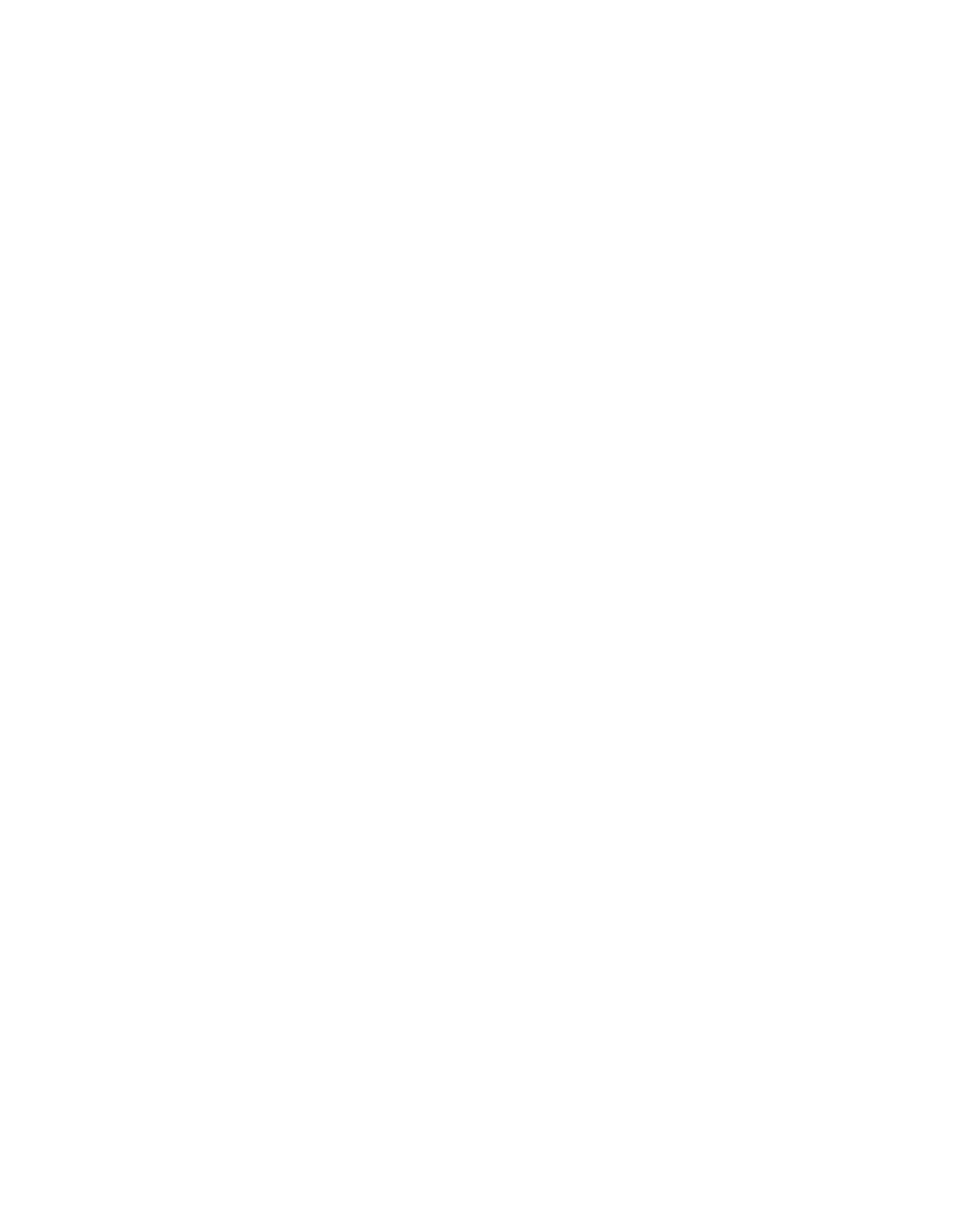### **Annex III**

### **Information provided by Parties in response to decision 78/5(d)**

1. The Government of China indicated capital costs of the destruction facility with annual capacity of 500 to 600 tonnes at CNY 25 to 28 million (US \$3.67 to 4.11 million, converted on 1 June 2017) and with annual capacity of 1,200 to 1,500 tonnes at CNY 40 to 50 million (US \$5.88 to 7.35 million, converted on 1 June 2017). The operating costs were indicated at CNY 35-60/kg of HFC-23 (US \$5.14 to US \$8.82/kg of HFC-23, converted on 1 June 2017), which includes maintenance, labour and depreciation, but does not account for revenue from recovered hydrogen fluoride as it is considered negligible.

2. The Government of Japan indicated capital cost of a destruction facility with annual capacity up to 2,000 tonnes at US \$5 million, excluding the equipment to treat waste from the facility. The operating costs were indicated at US \$2-3/kg of HFC-23 destroyed, which includes neutralization of hydrogen fluoride (HF) and HCl waste, noting that HF is recovered for feedstock uses. The *w* rate in Japan decreased from 2.34 per cent in 2009 to 1.46 per cent in 2015.

3. The production facility in the Republic of Korea had participated in the CDM but stopped decomposition and started selling HFC-23 when trading of HFC-23 certified emissions reductions in the European Union market was banned. According to the enterprise, destruction of HFC-23 using the existing decomposition incineration facility is estimated to cost approximatively US \$400,000 for facility renovation with annual operating costs at US \$800,000. Using *w* rate of 2.7 per cent and average 2014-2016 HCFC-22 production, the operating costs would be approximately US \$4.20/kg of HFC-23 destroyed.

4. The last HCFC-22 producing facility in the United Kingdom of Great Britain and Northern Ireland closed in 2016; it generated around 110 mt of HFC-23 in 2016 (170 mt in 2015 and 175 mt in 2014). The estimated *w* rate for that facility in the United Kingdom of Great Britain and Northern Ireland for the years 2014-2016 is about 2.5 per cent. The operating costs were estimated at £1/kg of HFC-23 destroyed (US \$1.53/kg, using a 2015 conversion rate of approximately US \$1.53), of which 20-30 per cent was allocated to maintenance and under five per cent to testing and monitoring; noting that HF was not recovered. With regards to the lifespan of the equipment, the design life of 15 years is expected with possible extension to 20-25 years with good maintenance, consistent operation and reliable services.

5. One producer provided information at three fluorochemical production facilities. One facility, based in Europe, uses an on-site destruction device to destroy HFC-23 by-product. The estimated incremental operating costs of that destruction is approximately 0.25  $\epsilon$ kg of HFC-23 (US \$0.28/kg of HFC-23). This cost does not include the cost of neutralization, which varies as the facility recovers HF and sells a portion of that recovered HF to a commodity manufacturer. Any HF that it is not able to sell, the facility neutralizes at an off-site facility at a cost of approximately  $340 \text{ } \infty$  mt of waste (approximately US \$0.33/kg of HFC-23, taking into account that each molecule of HFC-23 generates three molecules of HF). Another facility, based in the United States of America, collects the HFC-23 by-product and destroys it an off-site facility incurring only transportation costs (approximately US \$0.25/kg) as the producer has facilities with excess incineration capacity.

6. The third site, also located in the United States of America, destroys other non-HFC-23 by-products on site using a natural gas-fuelled incinerator. Should the incinerator need to be shut down for maintenance, plant operations are halted so that the by-products are not emitted or vented. The producer estimated total maintenance costs of the incinerator to be approximately 1-2 per cent of the capital costs. The facility recovers and neutralizes HF generated from the destruction; the cost of the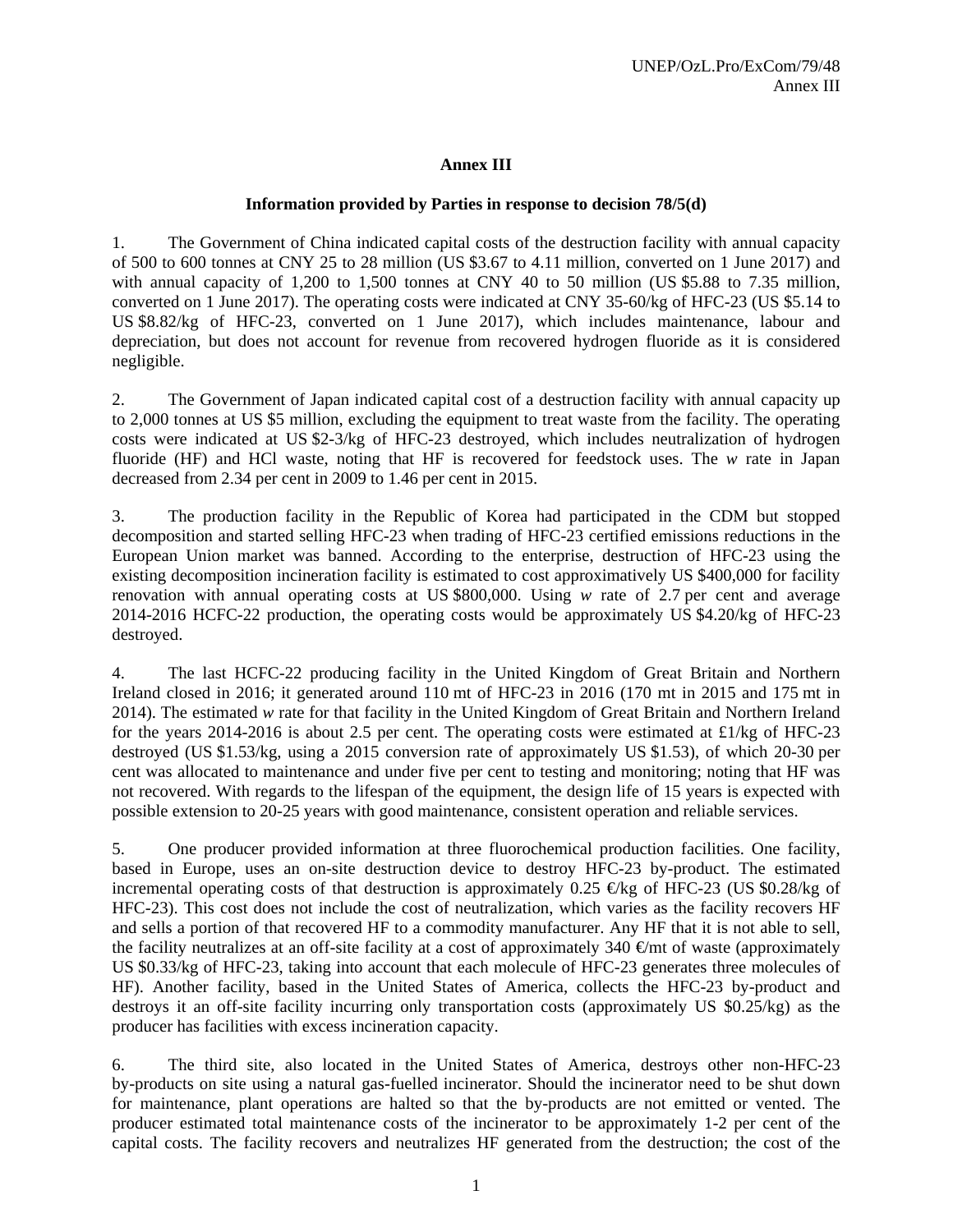chemicals needed to neutralize the HF is estimated to account for approximately half of the operating costs.

7. The producer also indicated that with proper maintenance, including re-bricking approximately every six years, an incinerator can last 20 years. In addition, replacing the catalyst is a key determinant of yield. In general, the timely replacement of the catalyst can keep the generation rate *w* at an optimal level*.* 

8. The Government of Argentina provided information in response to decision 77/59(c) indicating that the enterprise in the country has a destruction facility, which is currently not being used. The enterprise believes that to start up the HFC-23 destruction plant again, investments should be made to replace the damaged absorption tower, repair valves, and buy zeolite for the oxygen generator, among other issues. The enterprise estimated operating cost for the destruction of HFC-23 at 90 Argentinian pesos per kg of HFC-23 (US \$5.68/kg of HFC-23) for a monthly production of 200 mt of HCFC-22 and a corresponding generation of approximately 6 mt of HFC-23.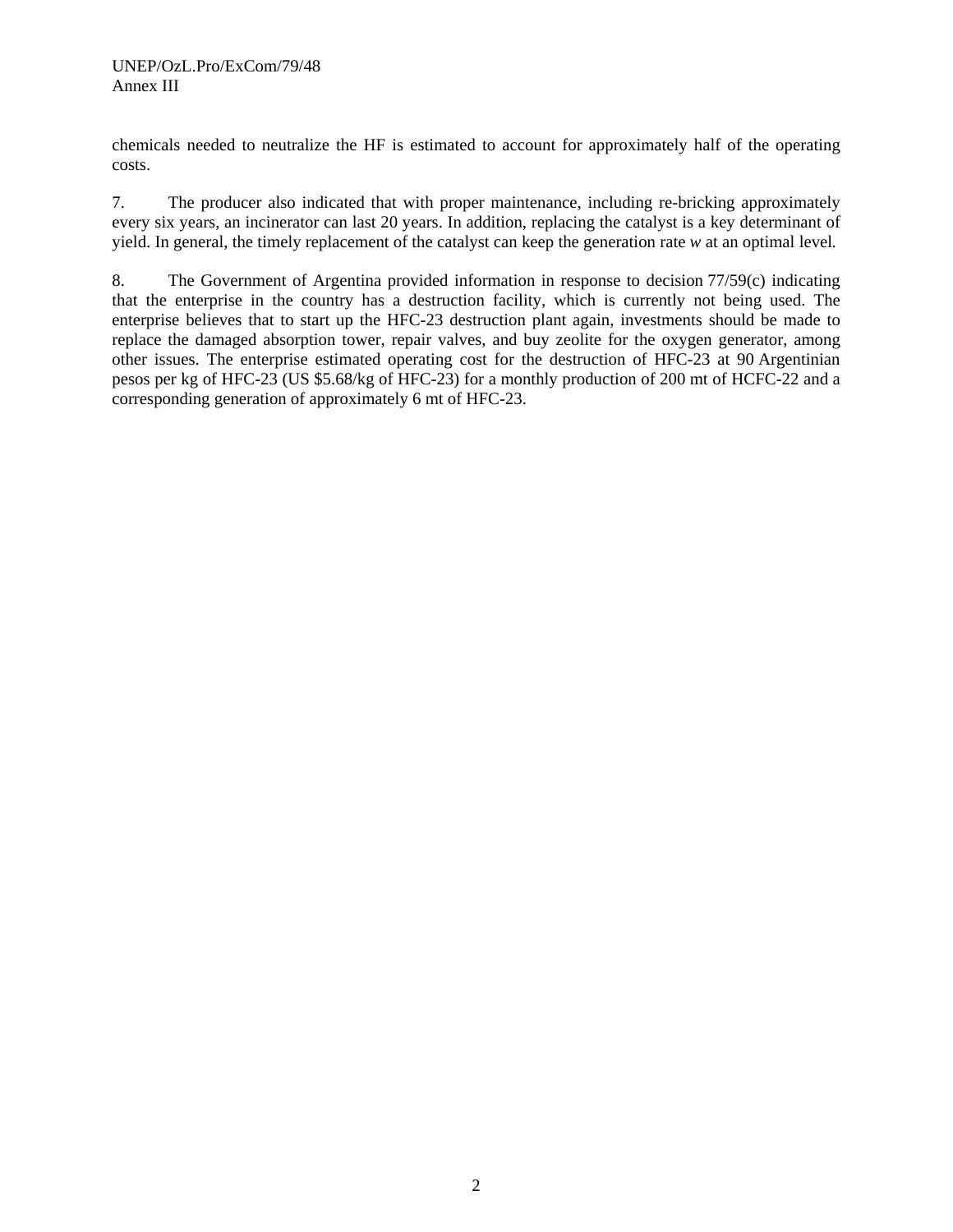### **Annex IV**

### **Monitoring methodologies for HFC-23 by-product**

### *Methods to estimate HFC-23 emissions following IPCC Guidelines for National Greenhouse Gas Inventories*

1. The 2006 IPCC Guidelines for National Greenhouse Gas Inventories provides three approaches to estimate HFC-23 emissions from plants producing HCFC-22: Tier 1, Tier 2 and Tier 3. Tier 3 is considered the most accurate; Tier 1 is the least accurate and could be used where limited or no plant-level measurements for HFC-23 are available. Tier 2 and Tier 3 methodologies can only be used when monitoring data are available from HCFC-22 producing plants.

2. Tier 3 consists of three methods, depending on the data available at the plants, and aims at estimating the composition and flow-rate of gas streams vented to the atmosphere:

- (a) Tier 3a is based on frequent or continuous measurement of the concentration and flow-rate from the vent at the plant. Periods when the vent stream is processed in an HFC-23 destruction facility would be discounted from the calculated emissions;
- (b) Tier 3b can be used where continuous measurements of HFC-23 emissions are not available, but measurements were taken during an intensive process survey or plant trial through which a relationship between the emission and a process parameter (e.g., operating rate) is established, and the resulted relationship from the trial may be used to provide a proxy for calculating emissions during normal plant operation. In such case, emissions can be estimated based on continuous monitoring of a process parameter related to the emission when continuous or frequent monitoring of the waste stream is not available. The process operating rate (e.g., feed rate of raw materials into the HCFC-22 reactor) is considered a suitable parameter for most cases to use as a proxy. This method requires that no major changes in process design, construction or operating parameters take place between when the proxy was established and the reporting period. For situations where a simple function relating the emissions to the operating rate cannot be determined from testing, the proxy method is not considered appropriate and continuous measurement is desirable; and
- (c) Tier 3c is based on monitoring the HFC-23 concentration in the reactor outlet and the production of HCFC-22. This provides a basis for estimating the quantity of HFC-23 released based on the monitored concentration of HFC-23 and the mass flow of HCFC-22 produced, assuming that there is no destruction of HFC-23.

3. Emissions of HFC-23 under Tier 2 are estimated based on plant efficiencies. This method uses the difference between the expected and the actual production of HCFC-22 due to loss of raw materials, HCFC-22 and conversion to by-products, including HFC-23. While the efficiency loss due to generation of HFC-23 is specific to each plant, it is commonly the most significant efficiency loss. To calculate the HFC-23 emission factor, the carbon and the fluorine efficiency are used. Annual average carbon and fluorine balance efficiencies should be available at the HCFC-22 plants. The calculated emission factor is then applied to the quantity of HCFC-22 produced during which time the HFC-23 stream was released to the atmosphere untreated.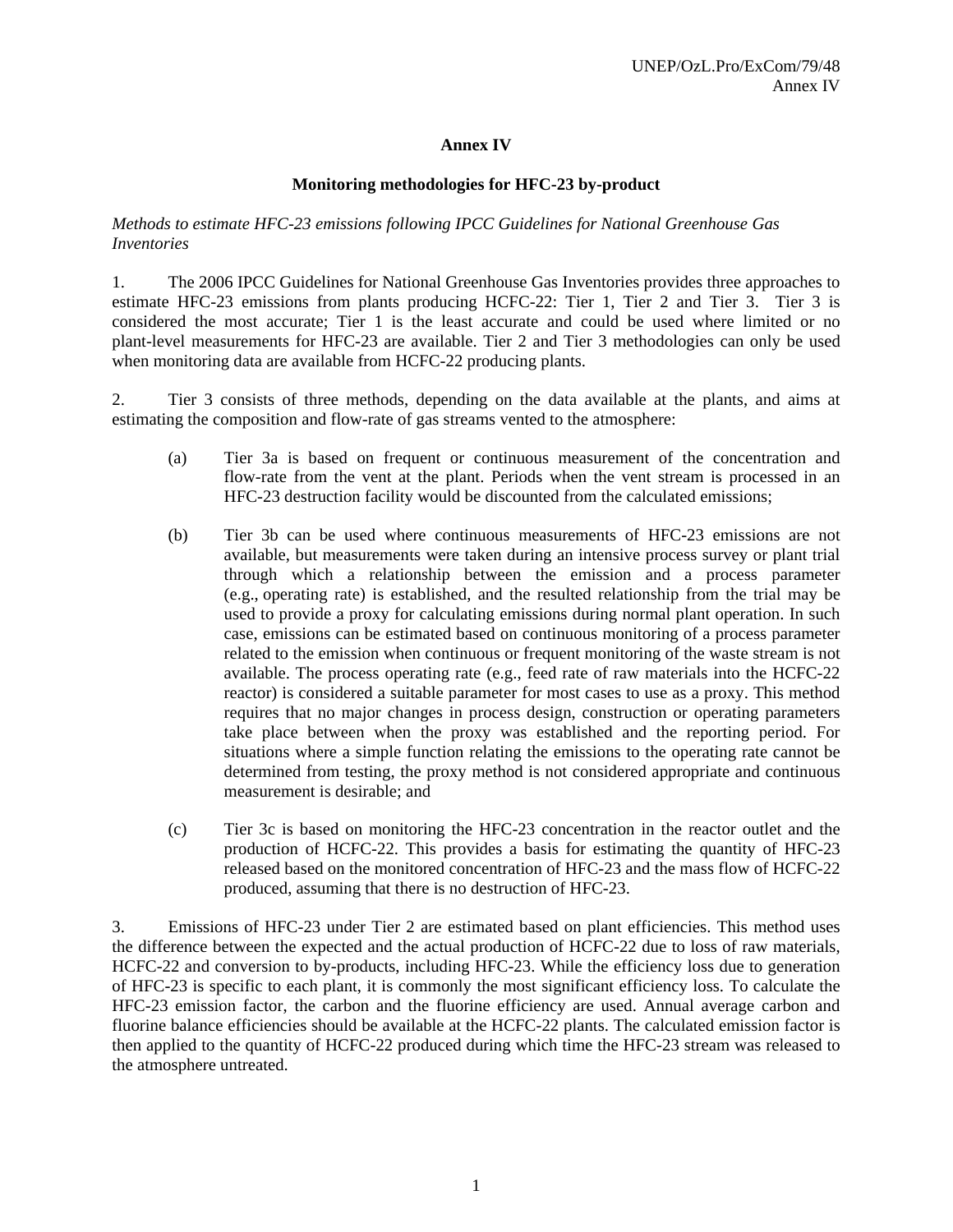l

4. Tier 1 method applies a default emission factor to the quantity of HCFC-22 produced and assumes that there is no destruction of HFC-23. If plant level production for HCFC-22 is available, the emission factor can be applied to this data; otherwise, national HCFC-22 production can be used. The guidelines indicate a default emission factor of modern plants at 3 per cent.

5. Tier 3 methods are significantly more accurate than Tier 2 and Tier 1. Regular sampling of the vent stream, as in Tier 3a, can achieve an accuracy of one to two per cent at a 95 per cent confidence level in HFC-23 emissions; the same may be valid for using proxy, as in Tier 3b, method. For Tier 2, if carbon and fluorine efficiencies can be measured to within 1 per cent (which will require rigorous accounting of all raw materials and products for sale), then the error using this method is estimated at less than 20 per cent. The guidelines suggest an error of approximately 50 per cent to be considered for Tier 1.

### *Method to monitor HFC-23 emissions from the Clean Development Mechanism (CDM)*

6. The CDM first developed a facility-level methodology for monitoring HFC-23, termed AM0001, in 2003. The methodology was developed based on the proposal from the HFC-23 decomposition project in Ulsan, Republic of Korea and is applicable to CDM projects that capture and decompose HFC-23 formed in the production of HCFC-22. That AM0001 methodology was revised several times, with the latest (sixth) version prepared in  $2011$ .<sup>1</sup> While AM0001 may have developed a useful method to allow HFC-23 emissions to be monitored, it was not developed for that purpose. Rather, AM0001 was developed to allow for the accurate and transparent accounting of the carbon credits generated from HFC-23 destruction in the relevant reporting period.

7. Under AM0001, a single HFC-23 decomposition facility may be used for decomposition of HFC-23 from one or several HCFC-22 reaction units.<sup>2</sup> The HCFC-22 produced may be used for emissive and/or non-emissive applications. Emissions of HFC-23 include any HFC-23 emissions from all HCFC-22 production lines that are eligible for crediting, including emissions due to incomplete decomposition of HFC-23 in the HFC-23 decomposition facility, the direct venting of HFC-23 (e.g. through a by-pass to the HFC-23 decomposition facility) and fugitive emissions from storage and other devices connected to the HCFC-22 production lines that are eligible for crediting. Emissions are not directly measured but are determined based on a HFC-23 mass balance, as the difference between the amount of HFC-23 generated in HCFC-22 production lines that are eligible for crediting and the amount of HFC-23 decomposed in the HFC-23 decomposition facility. HFC-23 may be also temporarily stored, e.g., during maintenance of the HFC-23 decomposition facility. However, any HFC-23 added to the storage stock in a monitoring period is accounted as if it would be released to the atmosphere; when it is destroyed in a subsequent monitoring period it is accounted as additional HFC-23 destruction in that monitoring period and the project emissions are lowered by this amount. Leakage emissions are deemed to be negligible and are accounted as zero.

8. AM0001 requires measurements of the following parameters: quantity of HFC-23 generated; quantity of HFC-23 sent to the inlet of HFC-23 decomposition facility; quantity of HFC-23 emitted due to incomplete decomposition; the stock of HFC-23 stored at the beginning of the monitoring period; HFC-23 added to or taken from the stock; and HFC-23 sold. All monitoring procedures must be described and specified, including the type of measurement instrumentation used, and the responsibilities for monitoring and quality assurance/quality control procedures that will be applied. Meters should be installed, maintained and calibrated according to equipment manufacturer instructions and be in line with national standards or, if these are not available, international standards (e.g. IEC, ISO).

<sup>&</sup>lt;sup>1</sup> AM0001/Version 06.0.0 is aavailable at https://cdm.unfccc.int/filestorage/5/0/K/50KH2J9V6O1IQNBSPALXYU GRCZFED7.1/EB65\_repan10\_AM0001\_ver06.0.0\_v02.pdf?t=VkN8b3B0Mjk3fDDPcXbfFKfk6t0T8nlLBbGP

<sup>&</sup>lt;sup>2</sup> The HCFC-22 reaction unit comprises the reactor, column and condenser where HCFC-22 is produced through chemical reaction.